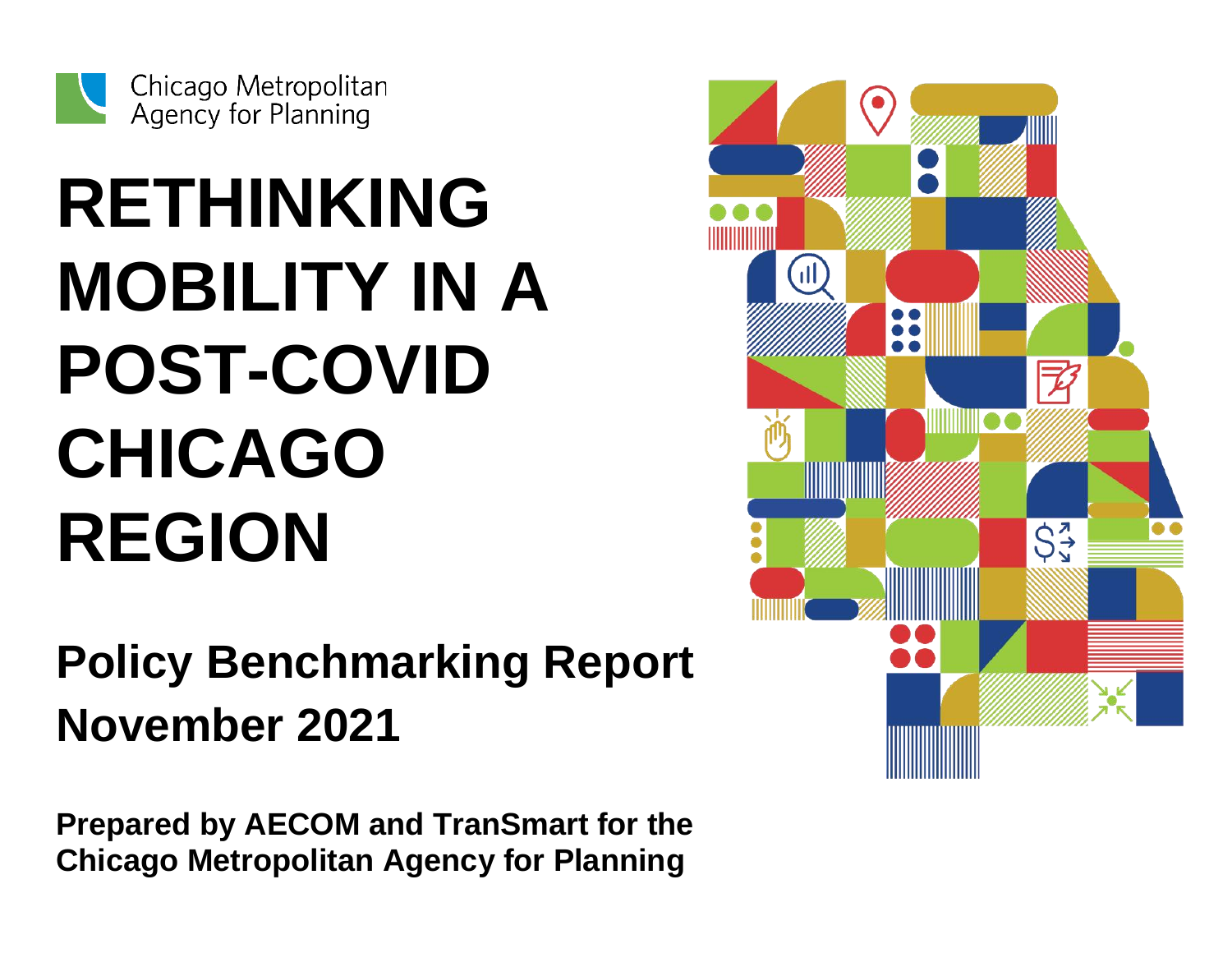## **Table of Contents**

| 2.  |       |  |
|-----|-------|--|
|     |       |  |
| 3.1 |       |  |
| 3.2 |       |  |
| 3.3 |       |  |
|     |       |  |
| 4.1 |       |  |
|     | 4.1.1 |  |
| 4.2 |       |  |
|     | 4.2.1 |  |
|     | 4.2.2 |  |
|     | 4.2.3 |  |
|     | 4.2.4 |  |
|     |       |  |
|     |       |  |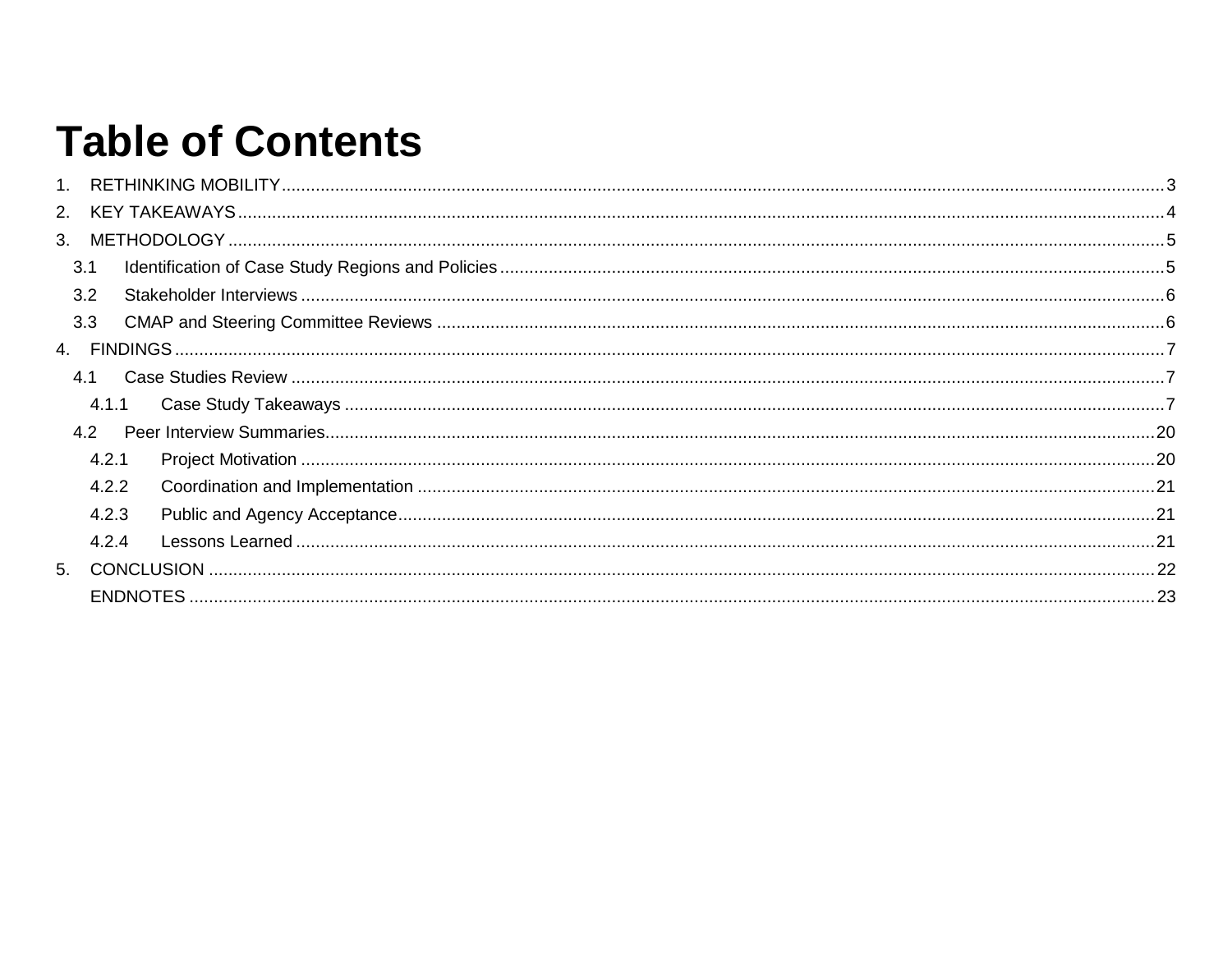## <span id="page-2-0"></span>**1.RETHINKING MOBILITY**

The COVID -19 pandemic has caused enormous challenges for the transportation system in northeastern Illinois . Transit ridership has fallen significantly, especially during the peak of the crisis. More travelers are choosing to drive, with congestion returning as auto travel rebounds more quickly than other modes. New practices, such as the wider adoption of remote work, are likely to remain even after the pandemic subsides. These shifts , and others, indicate that the COVID -19 pandemic could increase the region's reliance on auto travel, especially if there is an increase in single -occupant trips.

These challenges are not restricted to any single county or jurisdiction within northeastern Illinois. Recognizing that the transportation network is interconnected and policy solutions are needed at the regional scale, the region's seven county Board Chairs and the City of Chicago's COVID -19 Recovery Task Force requested that CMAP lead efforts to facilitate a resilient and equitable recovery.

To fulfill that mandate, CMAP and its partners are developing a mobility strategy, *Rethinking Mobility in a Post -COVID Chicago Region*. The plan will identify policy strategies to support an equitable recovery from the COVID -19 crisi s and keep the region on track meeting the goals in ON TO 2050, the region's comprehensive plan. The plan will recommend solutions to help mitigat e an already apparent rebound in congestion, sustain the transit system, and increas e the overall resilience of the region's multimodal transportation system.

The goals of this project are to:

- 1. Identify and plan for mobility strategies and policies that will allow the region to make progress towards the goals of ON TO 2050, despite the challenges accelerated by the pandemic;
- 2. Increase the resilience of the region's transportation network to better adapt to future changes in travel patterns
- 3. Ensure that recovery and growth strategies and policies are equitable, coordinated with land use and other broader policy priorities, and represent the needs of the whole region.

While this project focuses on mobility -related solutions, land use (including policies, regulations, and development) is a critical and inextricably linked component impacting how, where, when, and why people move throughout the region. Any mobility -related solution recommended through this project should therefore be deployed in close coordination with associated land use considerations. Examples of land use policies and strategies that can support an equitable region and mobility are included for reference in Section 4 of this report.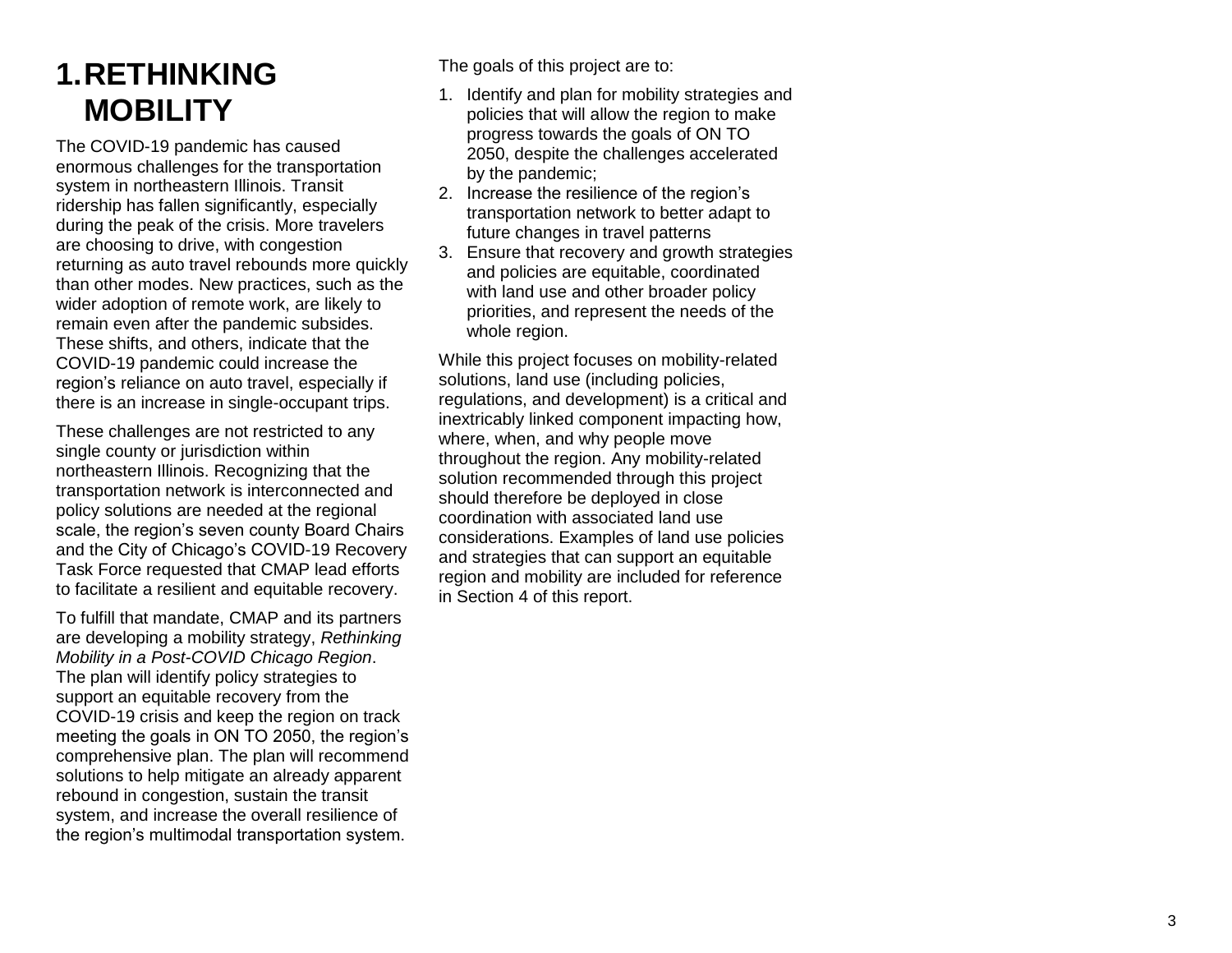## <span id="page-3-0"></span>**2.KEY TAKEAWAYS**

The COVID-19 pandemic highlighted the fact that **the mobility status quo was broken** – from uncoordinated service between various modes and operators, to inequitable access, to insufficient incorporation of active transportation and new modes. Rather than settling for what exists now, **the Chicago region has the opportunity to be visionary in rethinking mobility in the post-COVID-19 era**, towards a more inclusive, sustainable, resilient mobility future. Within the CMAP region, nationally, and globally **public agencies have responded with flexibility and creativity not only to react to immediate needs, but also to set a foundation for future disruptions**. Many efforts are already underway in northeastern Illinois to respond to the immediate needs created by the pandemic, while improving mobility in the future. Global examples offer key lessons for the CMAP region:

#### *Center Equity in Funding and Programming Decisions*

Equity must be a central component of funding and programming decisions. The pandemic disproportionately harmed historically marginalized groups; however, novel practices adopted in response to those harms provide a basis for future improvements. Public officials must institutionalize and bolster these practices in the coming years. In the post-COVID era, CMAP and its regional partners must develop policy and funding schemes with equity impacts, benefits, and burdens serving as explicit and central factors. This can include applying a qualitative equity lens when making project selections and funding decisions by evaluating the impact of the programs on vulnerable communities and identifying ways

to mitigate them (for example as done with LA Metro's Rapid Equity Assessment Tool), as well as developing a framework to assess the level of interventions on different groups in society and then further facilitate decisions on how funding and services are allocated (for example as the UK Treasury's Distributional Appraisal).

#### *Establish Cross-Agency Collaboration for Agile and Rapid Deployment*

With all transit agencies impacted by reduced ridership, public health concerns, and operator safety, the COVID-19 pandemic highlighted the commonality of challenges faced by transportation agencies, and the need to coordinate closely in order to best meet travelers' needs. Cities and regions across the world demonstrated they could rapidly deploy transportation solutions, such as pop-up bike lanes, bus lanes, and shared streets, at an unprecedented scale. The regions, cities, and agencies that were most successful were those where agencies were already institutionally adept at cross-agency collaboration, as well as those that had preexisting programs that could be rapidly deployed or scaled. The COVID-19 pandemic required public agencies to reimagine existing services and be ready to adapt to situational changes quickly (such as how LA Metro pivoted their Mobility on Demand project to serve meals in addition to passengers), as well as temporarily or permanently repurposing physical space to respond to communities' needs (as shown in Boston, Oakland, and Seattle's use of streets and curbsides for outdoor dining, shared space, and pickup and delivery zones). These agencies' abilities to rapidly adjust transportation services and how and when public space is used demonstrated their

flexibility and agility in the face of a new threat. Similar examples were deployed throughout the CMAP region, like CTA's quickly implemented bus-only lanes. Moving forward, the region can build on these existing efforts and streamline and standardize the mechanisms for deploying additional quickbuild pilot projects.

#### *Take Bold, Proactive Action Now to Support System Sustainability*

Regions will need to take deliberate action now to counter the COVID-induced collapse in transit ridership and prepare to mitigate the return (and worsening) of congestion on the roadway network. Policies such as congestion pricing, transportation system integration, and the adoption of new and sustainable revenue sources have been successful elsewhere and could play a role in supporting the Chicago region's recovery. The pandemic further illustrated the key role that transportation plays in sustainable communities. Sustainability can be encouraged through congestion charging (such as the mandated daily charges for vehicles that do not meet certain emission standards in London's Ultra-Low Emission Zone) and proactive provision of sustainable modes championed by the transportation agencies directly (as with Colorado's EV Car Share and LADOT's Zero Emission Bus Rollout Plan). As the CMAP region considers future mobility needs, these approaches can be used to encourage system-wide sustainability.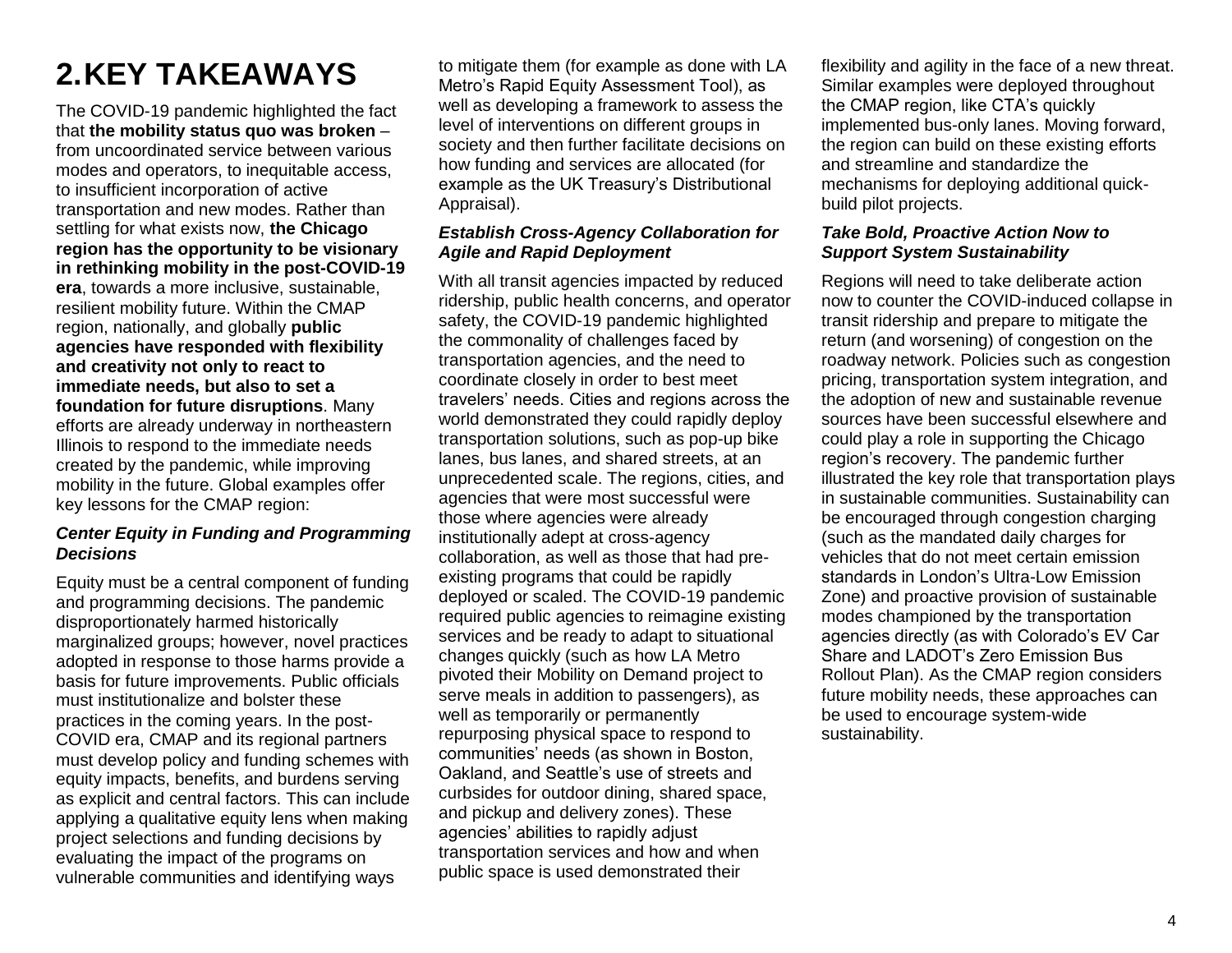## <span id="page-4-0"></span>**3.METHODOLOGY**

This benchmarking study targets two types of geographies relevant for the context of northeast Illinois and Chicago. The first set of regions was selected based on similarities with the Chicago region and northeastern Illinois in terms of physical structure, population, demographics, age, or other factors. The purpose of this review is to identify peer regions that are directly relevant for the Chicago region.

The second set of regions was selected to illustrate visionary policies or mobility concept examples regardless of similarities or differences with northeastern Illinois – places that engaged in "thinking big", encouraged open conversations about changes to the status quo, and implemented policies previously believed to be near impossible. The intent of this approach is to identify relevant and feasible examples for the CMAP region, while also identifying initiatives that could bring about transformational change.

## <span id="page-4-1"></span>**3.1 Identification of Case Study Regions and Policies**

When selecting comparable regions for case studies, trends across three categories were considered: regional mobility system, COVID impacts, and technology deployment. To have a comparable transit network, a commuter and local system does not necessarily have to have separate operators; rather, it could be one agency that serves both markets.

Several screening metrics were used to identify regions that are comparable to CMAP in terms of regional mobility and urban form.

These metrics included demographic characteristics, industry clusters, regional transportation system and governance, Travel Demand Management (TDM) and Transportation Systems Management and Operations (TSMO) policy deployment, and other elements that indicate a region has similar qualities to the CMAP region. Emphasis was also placed on identifying whether a region featured a spoke-and-wheel regional mobility network and a commuter and local rail system, as well as having downtown areas as major employment centers.

In the screening for comparable regions based on COVID impacts, the key metrics to identify best practice regions were agency management and governance, capital expenditure reprioritization, pursuit of longterm sustainable funding applications, changes in future expectations of growth in the region, shift in economic development strategy, larger emphasis on TDM policies going forward, environmental justice considerations of air quality changes due to COVID, and planning for future disruptions. For identifying comparable regions with experience in Mobility Technology Deployment, screening metrics included presence of Mobility as a Service (MaaS) providers and market penetration, TSMO deployment, frictionless payment for transit, automated technology deployment and pilots (with a focus on ITS), and TNC regulations and fleet electrification.

The initial target list of places and policies for the benchmarking review was finalized with CMAP's input. Profile sheets have been

prepared for each policy explored, including the following areas:

- Summary of the policy, for example, what was recommended, who benefits, how will it be implemented and funded
- Background of the policy development and adoption
- Current state of policy implementation
- Assessment of applicability and relevance to northeast Illinois and similarity / alignment of governance structures and planning principles.

**Table 1** below shows the identified peer and aspirational regions.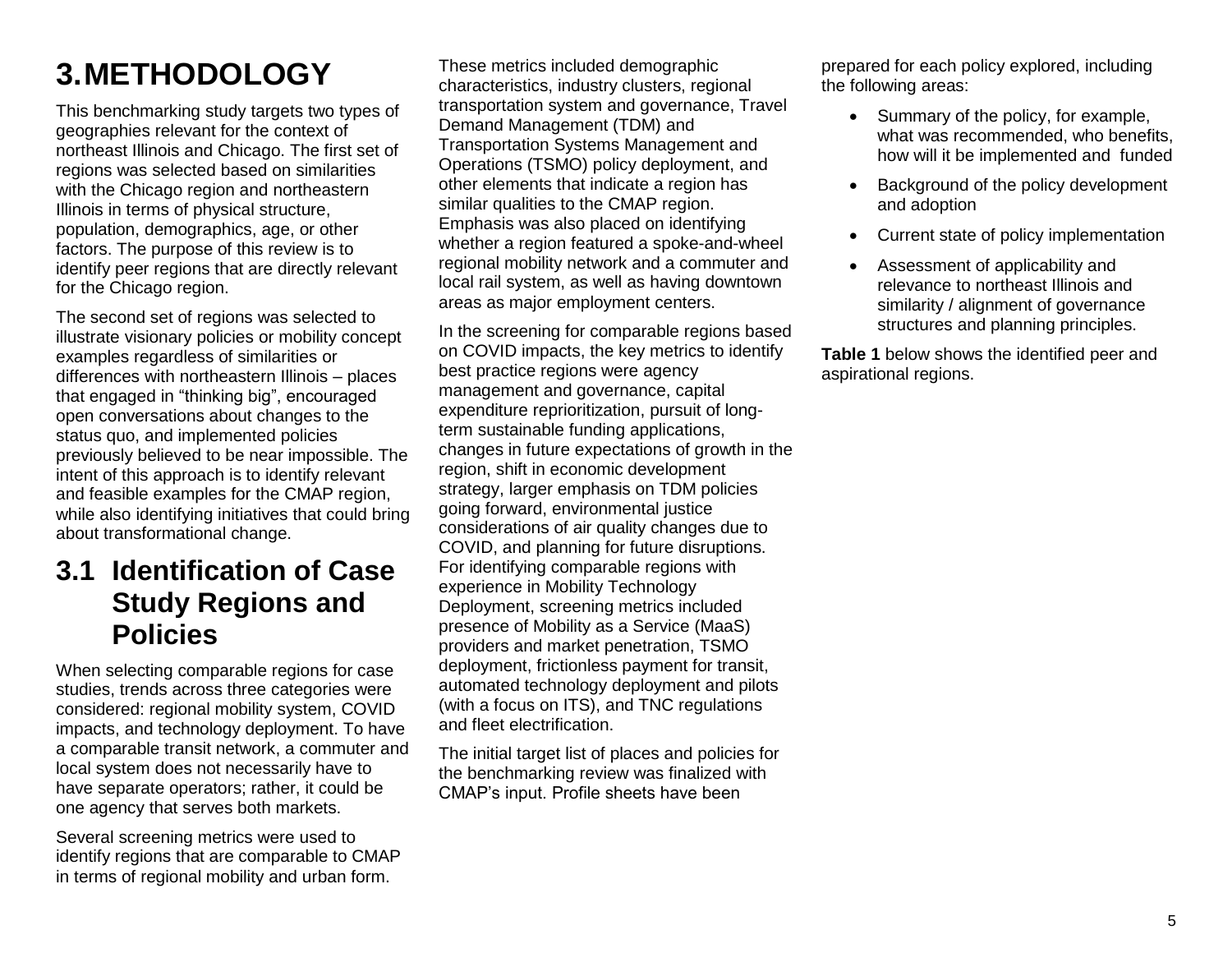#### **Table 1 Peer and Aspirational Regions**

| <b>Peer Regions -</b><br><b>Population (MSA Population)</b> | <b>Peer Regions -</b><br><b>Geography (Physical Size)</b> | <b>Peer Regions-</b><br><b>Mobility System (Spoke and Wheel)</b> | <b>Aspirational Regions</b> |
|-------------------------------------------------------------|-----------------------------------------------------------|------------------------------------------------------------------|-----------------------------|
| <b>San Francisco</b>                                        | San Francisco                                             | San Francisco                                                    | London                      |
| Los Angeles                                                 | Los Angeles                                               | Los Angeles                                                      | <b>Paris</b>                |
| <b>Dallas</b>                                               | <b>Dallas</b>                                             | <b>Dallas</b>                                                    | Sydney                      |
| <b>Atlanta</b>                                              | <b>Atlanta</b>                                            | <b>Atlanta</b>                                                   | <b>Singapore</b>            |
| Phoenix                                                     | Phoenix                                                   | <b>Phoenix</b>                                                   | Santiago                    |
| <b>Boston</b>                                               | <b>Boston</b>                                             | <b>Boston</b>                                                    | <b>Berlin</b>               |
| Washington, D.C.                                            | <b>Washington, D.C.</b>                                   | Washington, D.C.                                                 | <b>Auckland</b>             |
| Seattle                                                     | <b>Seattle</b>                                            | Seattle                                                          | <b>Barcelona</b>            |
| St. Louis                                                   | <b>St. Louis</b>                                          | St. Louis                                                        |                             |
| Pittsburgh                                                  | Pittsburgh                                                | Pittsburgh                                                       |                             |
| Portland                                                    | <b>Portland</b>                                           | Portland                                                         |                             |
| <b>Miami</b>                                                | <b>Miami</b>                                              | Miami                                                            |                             |
| New York City                                               | <b>New York City</b>                                      | New York City                                                    |                             |
| Austin                                                      | Austin                                                    | Austin                                                           |                             |

## <span id="page-5-0"></span>**3.2 Stakeholder Interviews**

Interviews were conducted with selected stakeholder agency representatives to gather insights on the relevant policies that were implemented or considered by these agencies. The case studies selected for interviews were informed by priority interest areas shared by the project steering committee. Discussions were conducted around pros and cons of the selected policies, as well as suggestions from the agencies on refinement and improvement if similar policies were to be implemented again. The input received from the stakeholder interviews is intended to help better apply

lessons-learned from the case studies to the CMAP context.

## <span id="page-5-1"></span>**3.3 CMAP and Steering Committee Reviews**

The overall project goals, study scope and approach, and schedule were presented to CMAP and the Steering Committee in early 2021, where the committee provided recommendations on regions and policy focus areas, which had been incorporated into the analysis. The initial list of regions and research findings were submitted for CMAP review and comment before finalization.

**Key: Selected as comparable**

The current policies, guidelines and statutes were evaluated to determine what changes may be required to facilitate implementation of the approaches from the benchmarking review, including the ON TO 2050 plan as well as the 2018-2023 Regional Transit Strategic Plan for Chicago and Northeastern Illinois. Based on the research findings and input received from CMAP and the Steering Committee, policy direction was developed to help CMAP navigate through the current challenges, prepare for future uncertainties, as well as to best utilize emerging technologies to improve mobility for all in the region.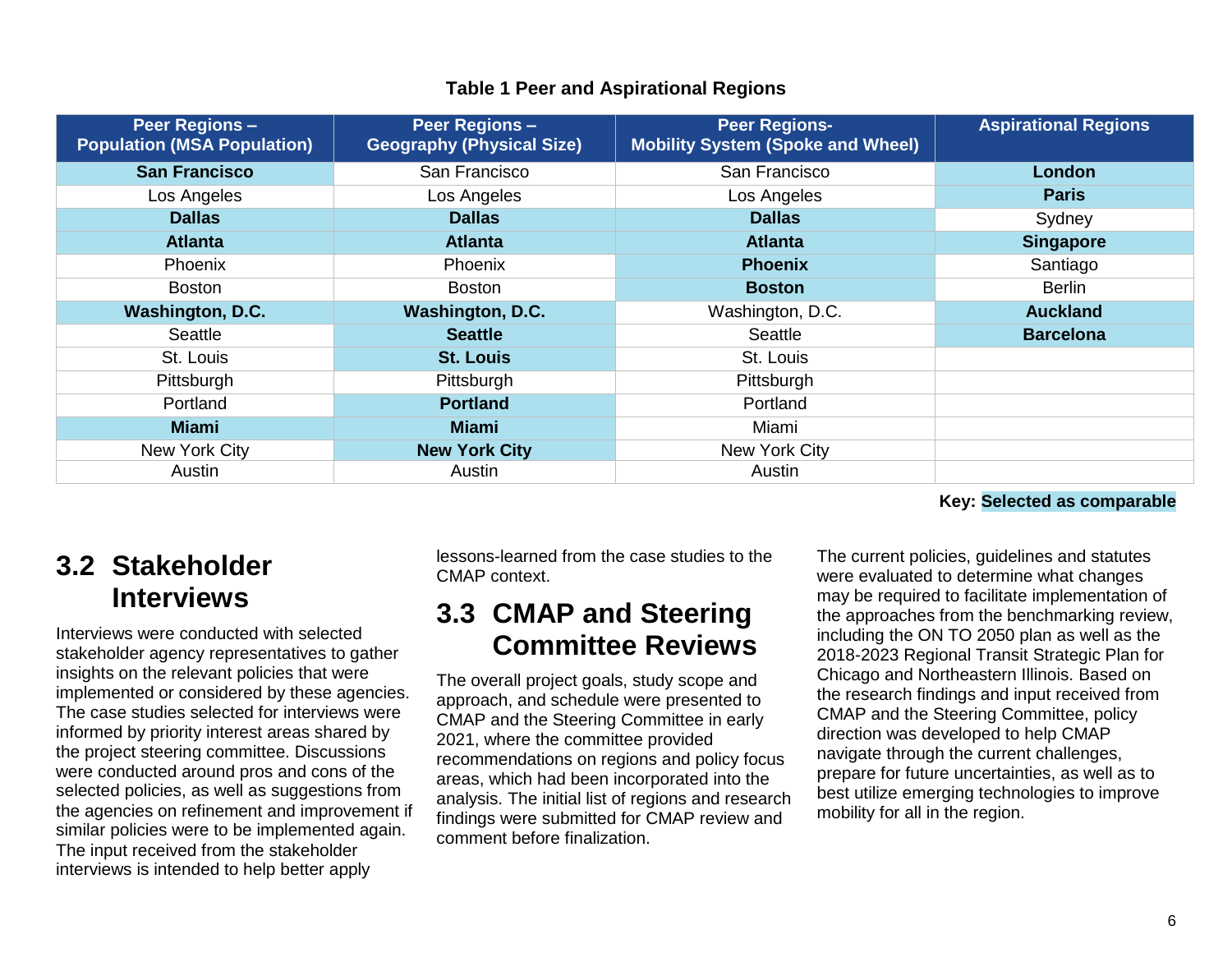## <span id="page-6-0"></span>**4.FINDINGS 4.1 Case Studies Review**

<span id="page-6-1"></span>The purpose of this phase of work is to review piloted and implemented policies and programs in peer regions to identify best practices that are examples of innovation in mobility systems, triggered by or amplified by the COVID-19 pandemic. Once peer regions were identified, the project team worked with steering committee members and CMAP to identify case studies that are relevant to the region.

The case study summaries have been categorized under four themes, as detailed below.

**[Table 2](#page-8-0)** lists all case studies.

**[Table 3](#page-9-0)** summarizes takeaways from the review process.

## <span id="page-6-2"></span>**4.1.1 Case Study Takeaways**

#### **Equitable Transportation and Places**

At the onset of the pandemic, CMAP research shows that essential workers from disadvantaged communities – particularly people of color and those who live in lowincome communities – were playing critical roles in providing healthcare and keeping the transportation, food supply, and other essential systems functioning. <sup>1</sup> Although there was a significant decline in transit usage across the full network, essential workers continued to use transit to reach their destinations. Communities in the region and other peer regions quickly pivoted to providing resources for these residents during the pandemic and identified equity goals that could address the needs of these populations

during the pandemic and into the future. Key trends related to centering equity in transportation during and beyond the pandemic from peer regions include:

- Communities adopted frameworks that can incorporate equity consideration in the decision-making process. These frameworks can be qualitative and incorporate a set of questions that explore the impact of decisions on vulnerable communities and ways to mitigate these. These frameworks can also be quantitative and incorporate weights in evaluation methods to prioritize and better serve vulnerable communities.
- Communities throughout the globe adopted a 'pop-up' model to deploy critical services in a short period of time with limited resources. As public health protocols for social distancing began to emerge, communities began to deploy innovative solutions to maintain service while protecting public health. For example, transit operators created priority or bus-only lanes to key destinations to serve essential workers. These were often demarcated on the right-of-way by low cost materials such as traffic cones and signage. Communities leveraged existing plans such as transit priority programs or bicycle master plans to quickly deploy 'pop-up' infrastructure along identified key routes.
- Agencies took advantage of the historic low ridership to accelerate project schedules and advance construction and maintenance projects. This nimble approach to project implementation schedules can be used

to reduce passenger inconvenience in the future at opportune times.

#### **Shared Mobility and Streets**

Shared mobility can broadly be defined as transportation services and resources that are shared among users, either concurrently or one after another. CMAP and peer regions have leveraged shared mobility options during the pandemic to meet community needs.

- Several regions including northeastern Illinois have piloted micromobility solutions to address first- and last-mile connectivity issues to transit stations. During the pandemic, these services (in some regions) operated as point-to-point service to provide transit dependent populations an option to reach essential services such as testing centers and grocery stores.
- During the lockdown, many regions witnessed a drastic decline in ridership. In order to continue service for essential workers and transit dependent populations while remaining cost effective, transit agencies partnered with rideshare companies such as Lyft and Uber to provide rides. This partnership enabled agencies to continue service while modifying schedules.
- During the pandemic, biking and walking emerged as safe modes of travel that enabled people to social distance and exercise. Communities rapidly increased pop-up biking lanes and agencies expanded bike share programs and subsidized their cost.

CMAP notes that COVID-19 has changed demand for curb space and right-of-way in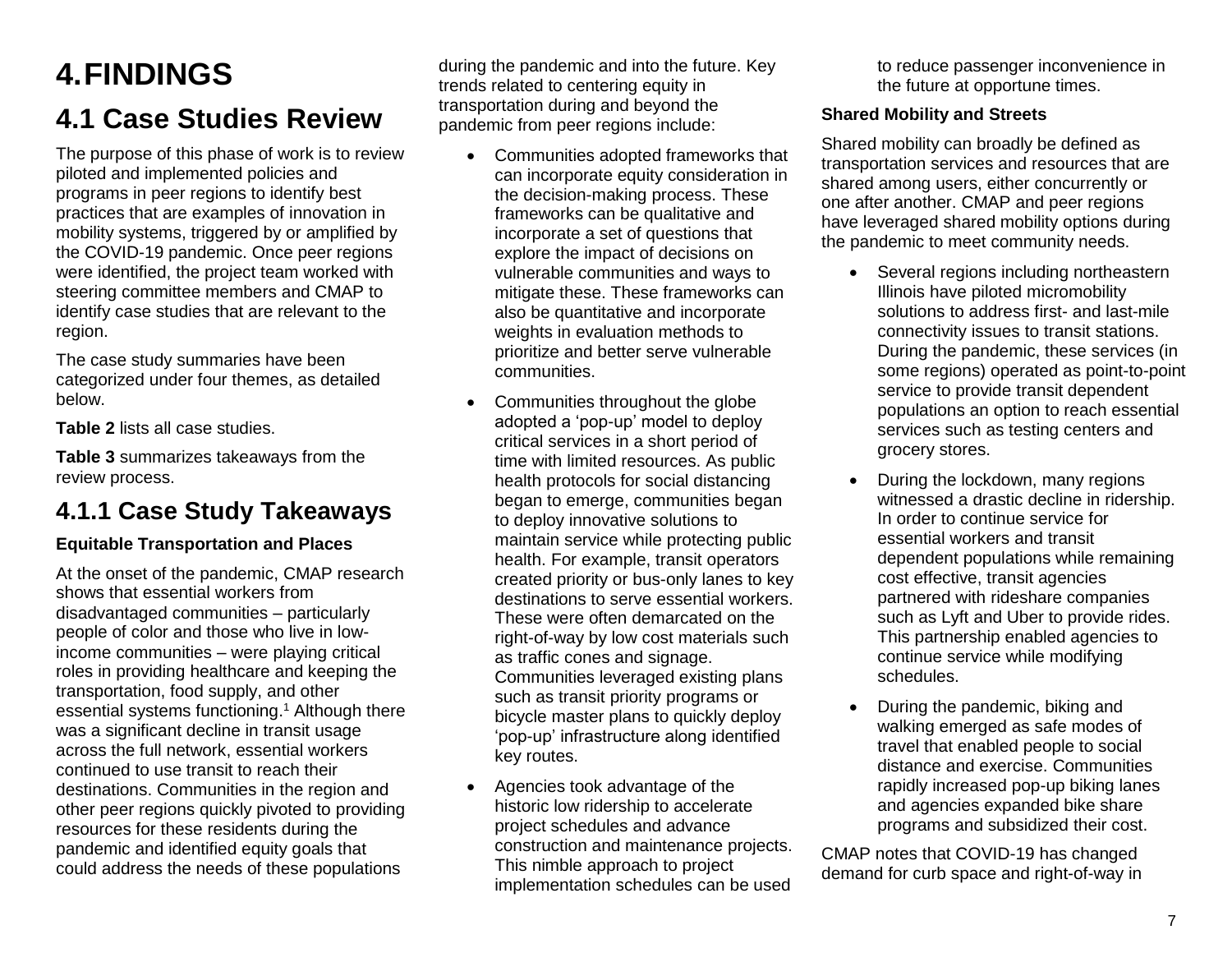communities across northeastern Illinois. Local governments have piloted new curb uses, including outdoor dining and designated zones for curbside pickup and deliveries. Public officials may consider making these innovations permanent, while taking into account the impact on all community members.<sup>2</sup>

In order to support local businesses, communities updated ordinances and made provisions for drop -off/pick -up zones and outdoor dining. Several city departments coordinated to streamline the application process and fast track approval. While post pandemic demand for curb space may change, lessons from this experience can be applied to rapidly meet community needs and more flexibly allocate curb space .

 During the lockdown, several cities initiated shared street or slow street program s that limited through -traffic in residential neighborhoods. This enabled communities to use the right of -way as a place for exercise and congregation. Programs like this have an opportunity to repurpose the right of - way for community benefits and increase community cohesion.

#### **Demand Management**

Even before the pandemic , the CMAP region and other peer regions were challenged by congestion issues and poor air quality that resulted in poor public health outcomes. Several regions, including northeastern Illinois , have deployed innovative strategies to resolve these issues. The pandemic provided an opportunity to deploy strategies and observe the benefits o f ongoing programs .

• Agencies and councils of governments across the country worked towards

expanding work -from home/telecommute programs. The lockdown forced non -essential businesses to quickly pivot to a work from -home model. Peer regions conducted studies to understand how these solutions can be continued and encouraged in the long term.

• Peer regions instituted dynamic pricing models, VMT -based taxes , and congestion or low emission zones to better manage vehicular traffic. In the long term , these models can serve to man age congestion, improve air quality , and be a sustainable revenue source.

#### **Technology Deployment**

Northeastern Illinois and peer regions deployed innovative technologies to address regional concerns that were further exacerbated by COVID -19. Regions are now exploring opportunities for fare integration between transit agencies to attract ridership. Rollout of electric vehicles can improve public health by improving air quality and advance climate change mitigation goals. As e commerce continues to grow and the number of delivery trucks increase s, communities can pilot vendor -neutral locker systems to better manage delivery trucks.

Overall, while several of th e case studies were initiated or advanced during the pandemic to address its public health and mobility challenges, they also advance long -term regional goals such as equity, climate change, community development , and public health. Post -pandemic, these case studies can serve as resources or potential pilot programs that can contribute towards long -term goals.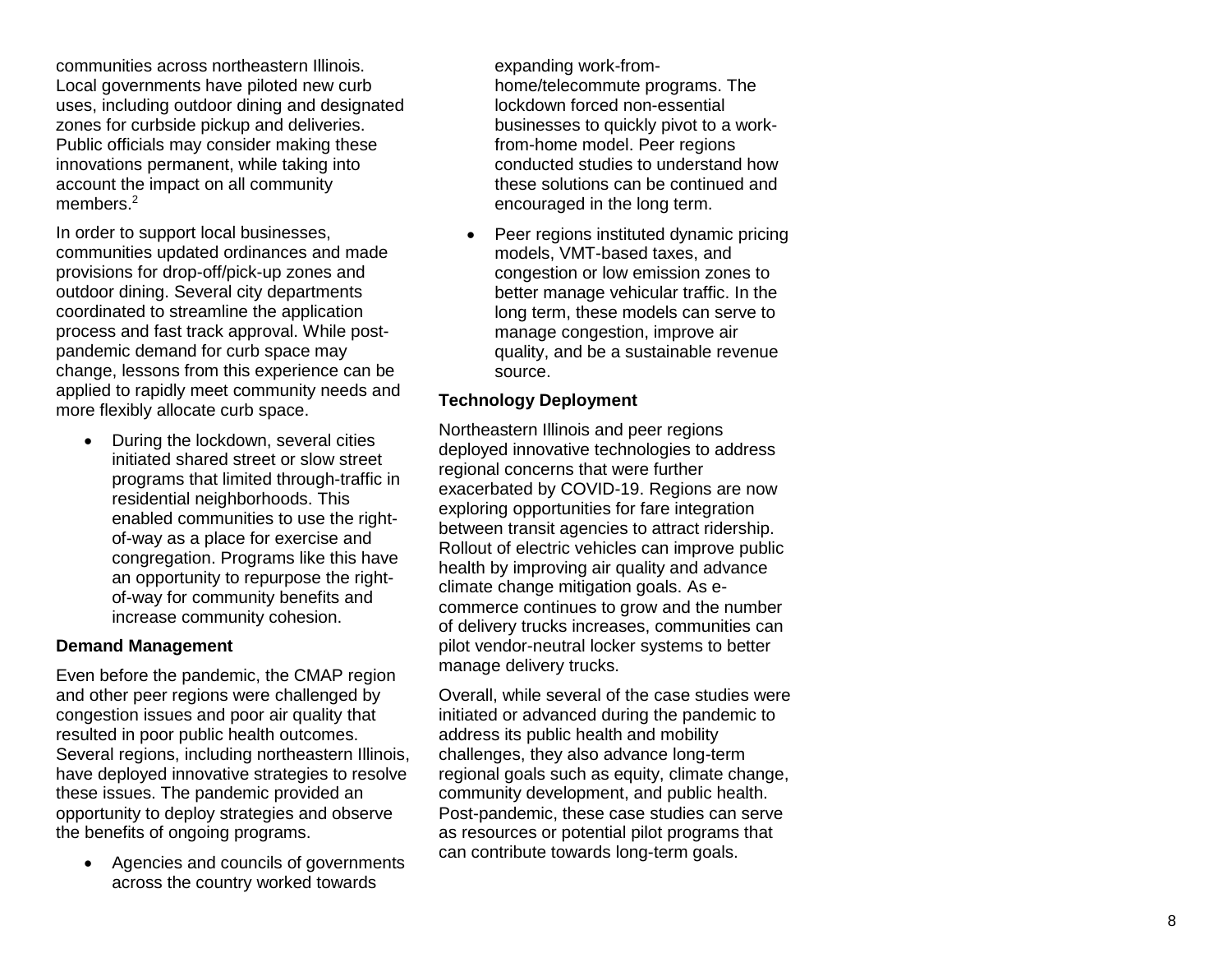#### **Table 2 List of Case Studies**

<span id="page-8-0"></span>

| <b>Equitable Transportation and</b><br><b>Places</b> |                                                                                        |    | <b>Shared Mobility and Streets</b>                                            |    | <b>Demand Management</b>                                                                                             |         | <b>Technology Deployment</b>                                                     |
|------------------------------------------------------|----------------------------------------------------------------------------------------|----|-------------------------------------------------------------------------------|----|----------------------------------------------------------------------------------------------------------------------|---------|----------------------------------------------------------------------------------|
|                                                      | 1. Rapid Equity Assessment<br>Tool<br>Los Angeles, California                          |    | 1. LA Metro's Mobility on<br><b>Demand Service</b><br>Los Angeles, California | 1. | <b>Miami-Dade Transportation</b><br><b>Planning Organization (TPO)</b><br><b>Telecommute Study</b><br>Miami, Florida | $1_{-}$ | <b>Fare Coordination and</b><br><b>Integration Study</b><br>Bay Area, California |
|                                                      | 2. Distributional Appraisal<br>United Kingdom                                          | 2. | <b>Go Nightly Rideshare</b><br>Program<br>Miami, Florida                      | 2. | Île-de-France Smart Services<br>Paris, France                                                                        | 2.      | <b>Colorado EV Carshare</b><br>Denver, Colorado                                  |
|                                                      | 3. Emergency Bike Lanes<br>Paris, France                                               |    | 3. Pick-up & Delivery Zones<br>Seattle, Washington                            | 3. | <b>Congestion Charge and</b><br><b>Ultra Low Emission Zone</b>                                                       | 3.      | <b>Parcel Locker Network</b><br>Singapore                                        |
|                                                      | 4. MBTA Rapid Response Bus<br><b>Lanes Program</b><br>Boston, Massachusetts            |    | 4. PBOT Micromobility Policies<br>Portland, Oregon                            |    | (ULEZ) Zone<br>London, United Kingdom                                                                                |         | 4. LADOT Zero-emission Bus<br><b>Rollout Plan</b><br>Los Angeles, California     |
|                                                      | 5. Fare-free Shuttles to COVID-<br><b>19 Vaccine Sites</b><br>Oakland, California      | 5. | <b>Boston's Outdoor Dining</b><br>Program<br>Boston, Massachusetts            | 4. | <b>OReGO Vehicle Miles</b><br><b>Traveled Tax</b><br>Oregon                                                          |         |                                                                                  |
|                                                      | 6. Accelerate Project Schedule<br>Washington, D.C.                                     | 6. | <b>Oakland Slow Streets</b><br><b>Initiative</b>                              | 5. | <b>Road Pricing System</b><br>Singapore                                                                              |         |                                                                                  |
| 7.                                                   | <b>Equitable Transit-Oriented</b><br><b>Development Program</b><br>Seattle, Washington | 7. | Oakland, California<br><b>Superblock Model</b><br><b>Expansion</b>            |    |                                                                                                                      |         |                                                                                  |
| 8.                                                   | <b>Project Connect</b><br>Austin, Texas                                                |    | Barcelona, Spain                                                              |    |                                                                                                                      |         |                                                                                  |
|                                                      |                                                                                        |    |                                                                               |    |                                                                                                                      |         |                                                                                  |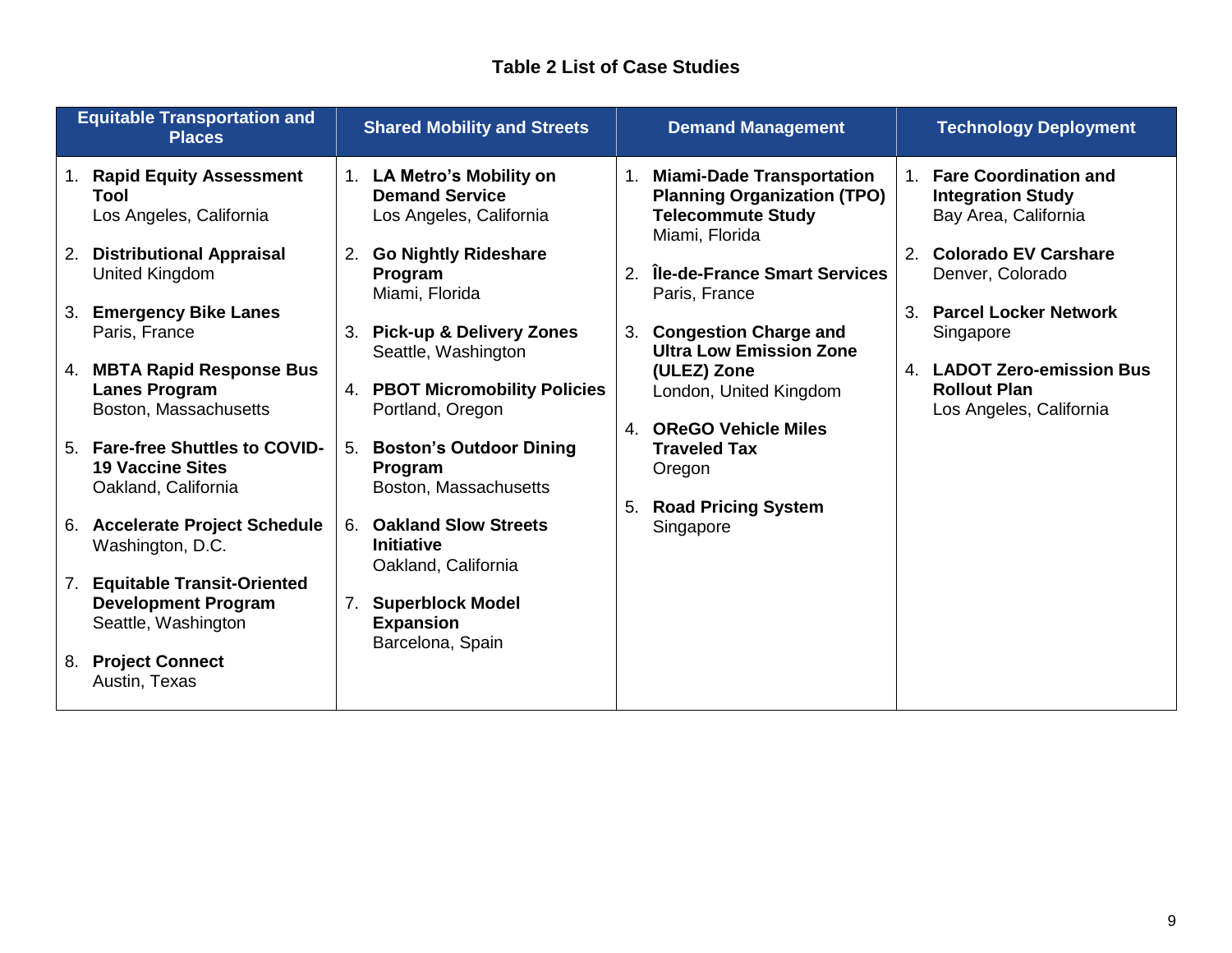#### **Table 3 Case Studies and Takeaways**

<span id="page-9-0"></span>

| <b>Case Study</b>                                                              | <b>Description</b>                                                                                                                                                                                                                                                                                                                                                                                                                                                                                                                             | <b>ON TO 2050</b><br><b>Principles</b><br><b>Alignment</b>       | <b>Similar Efforts in the CMAP</b><br><b>Region</b>                                                                                                                                                                                                                                                                                                                                                                                              | <b>Benefits during</b><br><b>COVID-19</b>                                                                                                                                                                                                                                                                                                                          | <b>Long-term Benefits</b>                                                                                                                                                                                                     |
|--------------------------------------------------------------------------------|------------------------------------------------------------------------------------------------------------------------------------------------------------------------------------------------------------------------------------------------------------------------------------------------------------------------------------------------------------------------------------------------------------------------------------------------------------------------------------------------------------------------------------------------|------------------------------------------------------------------|--------------------------------------------------------------------------------------------------------------------------------------------------------------------------------------------------------------------------------------------------------------------------------------------------------------------------------------------------------------------------------------------------------------------------------------------------|--------------------------------------------------------------------------------------------------------------------------------------------------------------------------------------------------------------------------------------------------------------------------------------------------------------------------------------------------------------------|-------------------------------------------------------------------------------------------------------------------------------------------------------------------------------------------------------------------------------|
|                                                                                | <b>Equitable Transportation and Places</b>                                                                                                                                                                                                                                                                                                                                                                                                                                                                                                     |                                                                  |                                                                                                                                                                                                                                                                                                                                                                                                                                                  |                                                                                                                                                                                                                                                                                                                                                                    |                                                                                                                                                                                                                               |
| <b>Rapid Equity</b><br><b>Assessment</b><br>Tool<br>Los Angeles,<br>California | LA Metro deployed a Rapid<br><b>Equity Assessment Tool to</b><br>identify and prioritize equity<br>opportunities for the COVID-19<br>Task Force projects and<br>proposals when actions must be<br>taken quickly. <sup>3</sup>                                                                                                                                                                                                                                                                                                                  | Inclusive<br>Growth,<br>Resilience,<br>Prioritized<br>Investment | <b>CMAP Community Cohorts tool</b><br>makes project selections and<br>funding decisions more equitable<br>when communities apply for the<br>local technical assistance program.<br>It was altered and used by Cook<br>County to allot CARES Act funds. <sup>4</sup>                                                                                                                                                                              | The assessment<br>provides a qualitative<br>equity lens by<br>evaluating the impact of<br>program decisions on<br>vulnerable communities<br>and identifying ways to<br>mitigate impacts.                                                                                                                                                                           | In the long term, adoption of<br>this assessment framework<br>will reduce or prevent<br>unforeseen burdens on<br>vulnerable communities.                                                                                      |
| <b>Distributional</b><br><b>Appraisal</b><br>United<br>Kingdom                 | Distributional analysis is a term<br>used to describe the assessment<br>of the impact of interventions on<br>different groups in society. The<br>UK Treasury (Her Majesty's<br>Treasury) publishes a handbook<br>known as "The Green Book:<br>Appraisal and Evaluation in<br>Central Government." This<br>handbook requires use of<br>weighted costs and benefits<br>when a proposal may have a<br>significant redistributive impacts<br>between groups of concern,<br>including protected groups and<br>different income groups. <sup>5</sup> | Inclusive<br>Growth,<br>Resilience,<br>Prioritized<br>Investment | CMAP scores proposed projects on<br>the degree to which they benefit<br>low-income population in its Surface<br><b>Transportation Program Shared</b><br>Fund program. <sup>6</sup>                                                                                                                                                                                                                                                               | COVID-19 has had a<br>disproportionate impact<br>on vulnerable<br>communities. When<br>allocating resources for<br>projects, during the<br>recovery period and<br>after, a cost-benefits<br>analysis that<br>incorporates a<br>weighting system can<br>be adopted to provide<br>more importance to and<br>channel resources to<br>these vulnerable<br>communities. | In the long-term,<br>incorporating equity<br>considerations into the<br>evaluation processes will<br>promote inclusive growth.                                                                                                |
| <b>Emergency</b><br><b>Bike Lane</b><br>Paris, France                          | Paris rolled out emergency bike<br>lanes (~650km) for the use of key<br>workers and others during the<br>lockdown. <sup>7</sup>                                                                                                                                                                                                                                                                                                                                                                                                                | Resilience,<br>Prioritized<br>Investment                         | While the region did not have large-<br>scale emergency bike lane<br>installations, some municipalities<br>did install additional bike facilities<br>during the pandemic. For example,<br>in September 2020, the City of<br>Chicago installed protected bike<br>lanes along a stretch of Milwaukee<br>Avenue - from Western to<br>California avenues. The city used<br>Qwick Kurb, rather than the typical<br>concrete barriers, for their cost, | During the pandemic,<br>cycling and walking are<br>useful for both social<br>distancing and meeting<br>the minimum<br>requirement for daily<br>physical activity.                                                                                                                                                                                                  | In the long term, increase in<br>biking infrastructure<br>promotes better public<br>health by increasing<br>opportunities for physical<br>activity, improves air quality,<br>and reduces SOV trips and<br>traffic congestion. |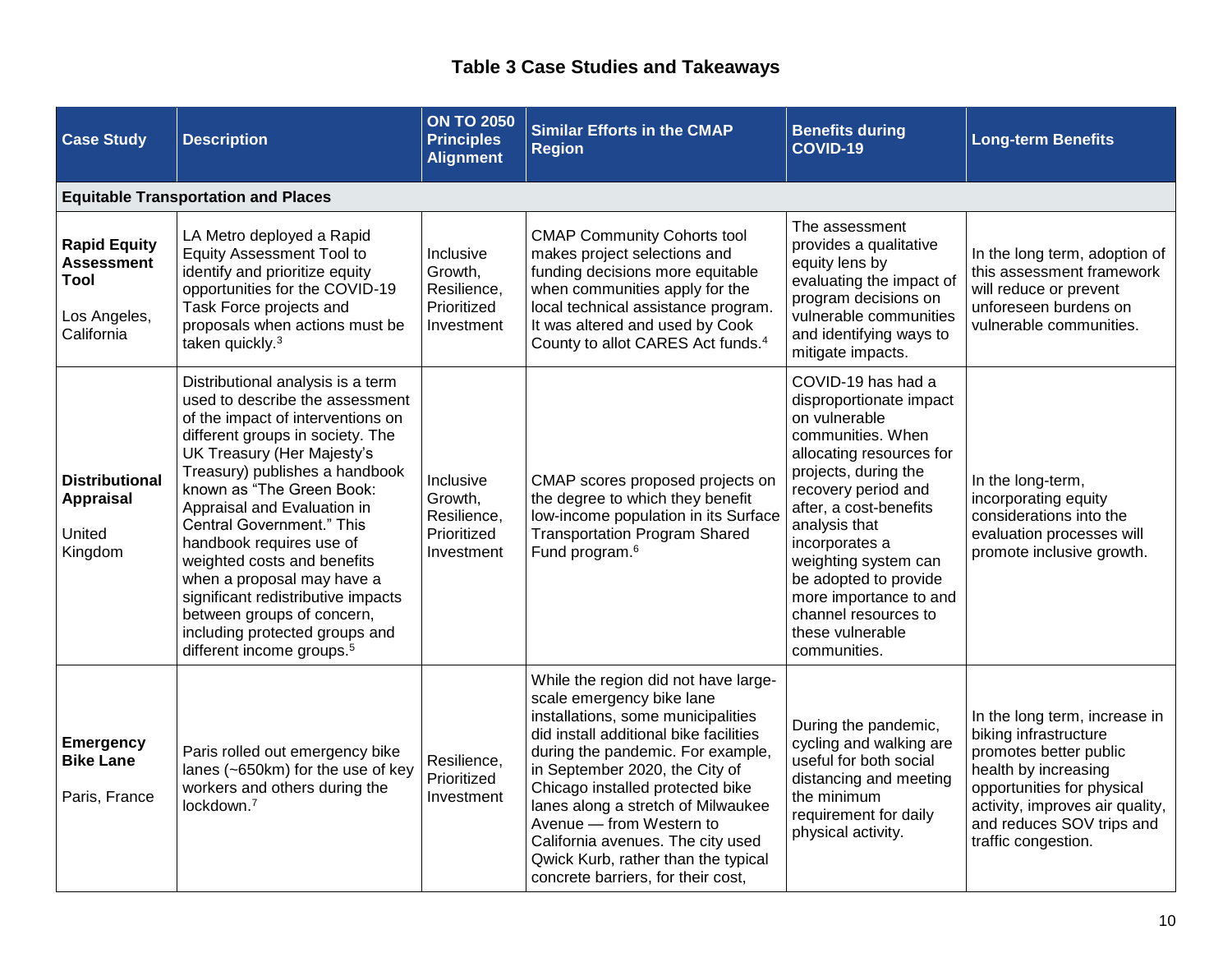| <b>Case Study</b>                                                                                    | <b>Description</b>                                                                                                                                                                                                                                                                           | <b>ON TO 2050</b><br><b>Principles</b><br><b>Alignment</b> | <b>Similar Efforts in the CMAP</b><br><b>Region</b>                                                                                                                                                                                                                                                                                                                                                                                                                                                                                                                                                                                                                                                                                                                                                                                                                                                    | <b>Benefits during</b><br><b>COVID-19</b>                                                                                                                                                                                           | <b>Long-term Benefits</b>                                                                                                                                                                                |
|------------------------------------------------------------------------------------------------------|----------------------------------------------------------------------------------------------------------------------------------------------------------------------------------------------------------------------------------------------------------------------------------------------|------------------------------------------------------------|--------------------------------------------------------------------------------------------------------------------------------------------------------------------------------------------------------------------------------------------------------------------------------------------------------------------------------------------------------------------------------------------------------------------------------------------------------------------------------------------------------------------------------------------------------------------------------------------------------------------------------------------------------------------------------------------------------------------------------------------------------------------------------------------------------------------------------------------------------------------------------------------------------|-------------------------------------------------------------------------------------------------------------------------------------------------------------------------------------------------------------------------------------|----------------------------------------------------------------------------------------------------------------------------------------------------------------------------------------------------------|
|                                                                                                      |                                                                                                                                                                                                                                                                                              |                                                            | flexibility and short timeline for<br>installation. <sup>8</sup>                                                                                                                                                                                                                                                                                                                                                                                                                                                                                                                                                                                                                                                                                                                                                                                                                                       |                                                                                                                                                                                                                                     |                                                                                                                                                                                                          |
| <b>MBTA Rapid</b><br><b>Response Bus</b><br>Lanes<br>Program<br>Boston,<br>Massachusetts             | Boston and several of its<br>neighboring suburbs provided or<br>expanded transit-only/transit-<br>priority lanes to make on-street<br>transit a more reliable and<br>efficient form of transportation for<br>the people who need it most -<br>essential and front-line workers. <sup>9</sup> | Resilience,<br>Prioritized<br>Investment                   | The Chicago Department of<br>Transportation (CDOT) and the<br>Chicago Transit Authority (CTA)<br>launched the Pop Up Essential Bus<br>Lanes program in September 2020,<br>as part of a pilot on two of the City's<br>highest ridership routes, Chicago<br>Avenue (#66) and 79th Street<br>(#79). <sup>10</sup>                                                                                                                                                                                                                                                                                                                                                                                                                                                                                                                                                                                         | Dedicated bus lanes<br>help to reduce bus<br>delays and bus<br>bunching, which may<br>lead to crowding and<br>longer bus trips, both of<br>which are counter to the<br>City's and CTA's efforts<br>to promote social<br>distancing. | In the long-term, transit-only<br>or transit priority lanes can<br>address service delays,<br>improve service conditions,<br>and attract ridership.                                                      |
| <b>Fare-free</b><br><b>Shuttles to</b><br>COVID-19<br><b>Vaccine Sites</b><br>Oakland,<br>California | Transit service providers ran<br>temporary free shuttles to COVID<br>vaccine sites to support transit<br>dependent populations in<br>accessing the vaccine. <sup>11</sup>                                                                                                                    | Resilience,<br>Prioritized<br>Investment                   | While there were no examples of<br>supplemental transit routes to serve<br>COVID vaccine sites in the region,<br>many of the region's residents were<br>able to access their vaccinations by<br>transit. For example, an analysis<br>conducted in March 2021 shows<br>that a majority of regional residents,<br>and all Chicago residents, could<br>access at least four COVID-19<br>vaccination sites using transit within<br>an hour. <sup>12</sup> FEMA, Cook County, and<br>the City of Chicago converted a<br>United Center parking lot into a<br>mass vaccination site, making it<br>easier for people who live near<br>transit to get vaccinated, because<br>the stadium is accessible via four<br>bus routes and 'L' lines. No-fare<br>services through rideshare<br>programs such as Uber/Lyft also<br>reduced barriers to access<br>vaccinations for households who<br>are not near transit. | Policies and programs<br>that reduce<br>transportation barriers<br>(access and cost) in<br>accessing vaccination<br>sites are a vital part of<br>recovering from this<br>pandemic.                                                  | Post-pandemic, these<br>programs and policies can<br>support in reducing barriers<br>for vulnerable communities<br>to access health care<br>facilities such as<br>pharmacies, clinics, and<br>hospitals. |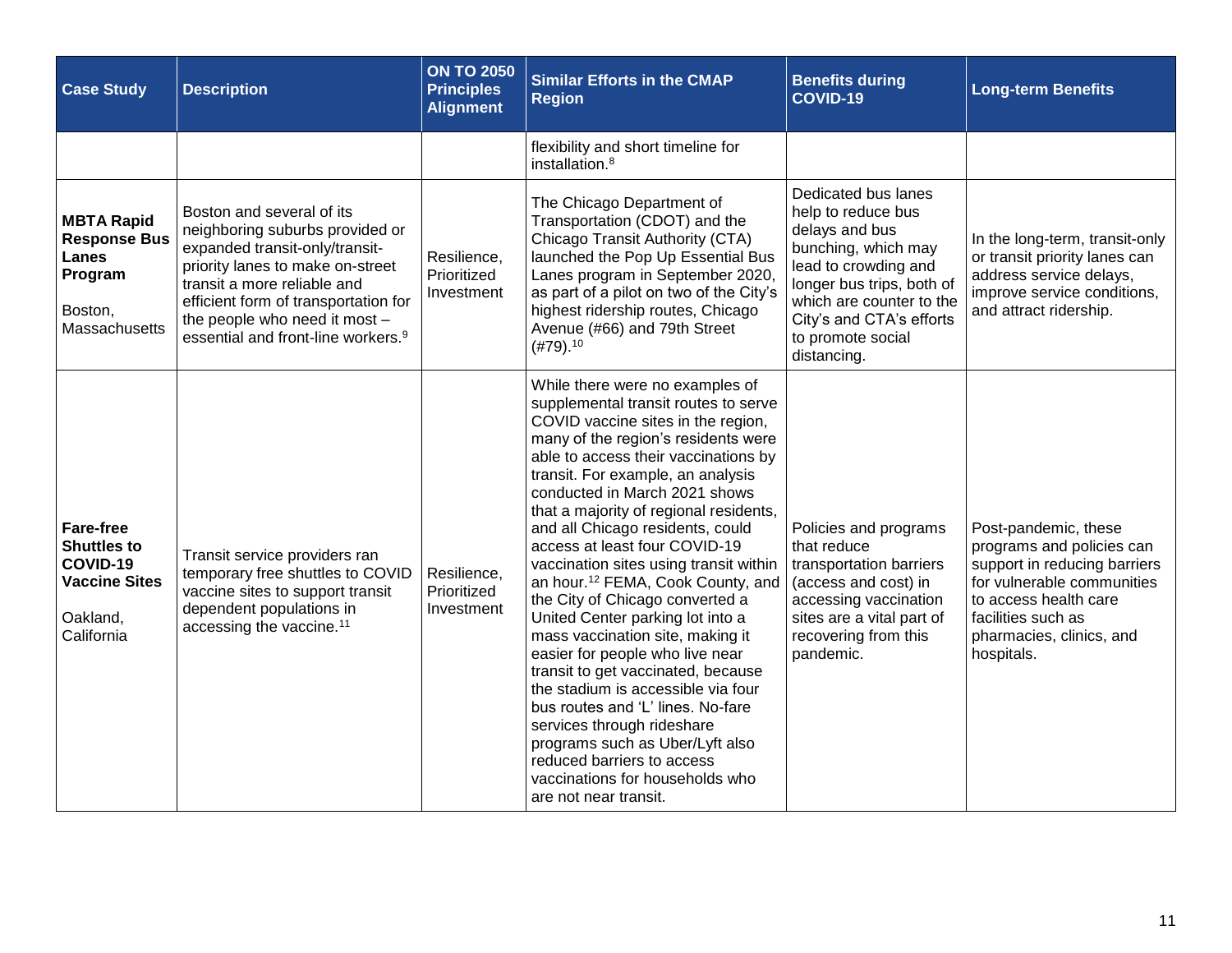| <b>Case Study</b>                                                                                                 | <b>Description</b>                                                                                                                                                                                                                                                                                                                                                                                                                                                                                                    | <b>ON TO 2050</b><br><b>Principles</b><br><b>Alignment</b>       | <b>Similar Efforts in the CMAP</b><br><b>Region</b>                                                                                                                                                                                                                                                                                                                                                                                                    | <b>Benefits during</b><br><b>COVID-19</b>                                                                                                                                                                                  | <b>Long-term Benefits</b>                                                                                                                                                                                                                                                                                                                                                        |
|-------------------------------------------------------------------------------------------------------------------|-----------------------------------------------------------------------------------------------------------------------------------------------------------------------------------------------------------------------------------------------------------------------------------------------------------------------------------------------------------------------------------------------------------------------------------------------------------------------------------------------------------------------|------------------------------------------------------------------|--------------------------------------------------------------------------------------------------------------------------------------------------------------------------------------------------------------------------------------------------------------------------------------------------------------------------------------------------------------------------------------------------------------------------------------------------------|----------------------------------------------------------------------------------------------------------------------------------------------------------------------------------------------------------------------------|----------------------------------------------------------------------------------------------------------------------------------------------------------------------------------------------------------------------------------------------------------------------------------------------------------------------------------------------------------------------------------|
| <b>Accelerate</b><br>Project<br><b>Schedule</b><br>Washington,<br>D.C.                                            | Transit providers across the<br>country are taking advantage of<br>lower ridership and less service<br>to accelerate or expand<br>maintenance and construction<br>projects. Making the most of<br>historically low ridership and low-<br>traffic highways, Washington<br>Metropolitan Area Transit<br>Authority announced plans to<br>combine the schedules of two<br>biggest capital priorities in<br>Virginia: rebuilding platforms and<br>connecting the Silver Line to<br>Metro's existing network. <sup>13</sup> | Inclusive<br>Growth,<br>Resilience,<br>Prioritized<br>Investment | In April 2020, Metra began several<br>major projects to get a head start on<br>its 2020 construction since was<br>experiencing service reductions due<br>to the COVID-19 pandemic. By<br>doing this, Metra will reduce the<br>number of construction detours<br>needed later in the year and<br>potentially complete projects ahead<br>of schedule. <sup>14</sup>                                                                                      | The benefits of an<br>accelerated schedule<br>are:<br>Limits the exposure<br>1.<br>of frontline staff and<br>contractors<br>2. Mitigates delays to<br>capital program<br>3.<br>Minimizes<br>inconvenience to<br>the public | Accelerating project<br>schedules during low<br>ridership periods can reduce<br>the number of construction<br>detours needed later and<br>potentially complete projects<br>ahead of schedule in the<br>future.                                                                                                                                                                   |
| Project<br><b>Connect</b><br>Austin, Texas                                                                        | In November 2020, Austin voters<br>approved the Project Connect<br>transit plan. The plan includes a<br>\$300 million anti-displacement<br>fund, aiming to offset the<br>increase in housing costs<br>expected along the corridors<br>served by new rail and rapid bus<br>routes. This makes it the largest<br>program of its kind to be<br>launched in the U.S. <sup>15</sup>                                                                                                                                        | Inclusive<br>Growth                                              | In June 2021, the City of Chicago<br>completed the Equitable Transit-<br>Oriented Development (eTOD)<br>Policy Plan that outlines a<br>comprehensive set of actions for<br>the City to take to advance racial<br>Geographies with more<br>equity, wealth building, public health<br>disadvantaged<br>and climate resilience goals through<br>communities have<br>equitable Transit-Oriented<br>experienced more<br>Development. This effort includes a |                                                                                                                                                                                                                            | eTOD brings benefits of<br>dense, mixed-use,<br>pedestrian-oriented<br>development near transit<br>hubs to all, as well as<br>elevates and prioritizes<br>investments and policies<br>which aim at narrowing and<br>closing the socioeconomic<br>gaps between<br>neighborhoods with different                                                                                    |
| <b>Equitable</b><br><b>Transit-</b><br><b>Oriented</b><br><b>Development</b><br>Program<br>Seattle,<br>Washington | In 2016, Seattle Sound Transit<br>deployed the 80-80-80 policy.<br>This policy requires Sound<br>Transit to offer 80 percent of<br>suitable surplus property to<br>affordable housing developers,<br>and requires those developers to<br>make at least 80 percent of units<br>on site affordable to people<br>earning 80 percent or less of area<br>median income. <sup>17</sup>                                                                                                                                      | Inclusive<br>Growth                                              | cross-sector engagement process<br>and analysis of the City's programs,<br>and an evaluation framework<br>focused on outcomes, equity, and<br>implementation criteria. Over 70<br>stakeholders representing<br>numerous City departments,<br>community-based organizations,<br>the private sector, philanthropies,<br>and regional non-profit and<br>governmental partners have been<br>engaged. <sup>16</sup>                                         | severe negative impacts<br>due to COVID-19<br>related to housing<br>affordability and can<br>benefit from policies<br>and program like these<br>in the post-COVID era.                                                     | race and ethnicity clusters.<br>In addition, eTOD can<br>support more vibrant,<br>prosperous, and resilient<br>neighborhoods connected to<br>opportunities throughout the<br>region as it focuses on the<br>realization of community-<br>focused benefits (such as<br>affordable housing, public<br>health, strong local<br>businesses, and<br>environmental<br>sustainability). |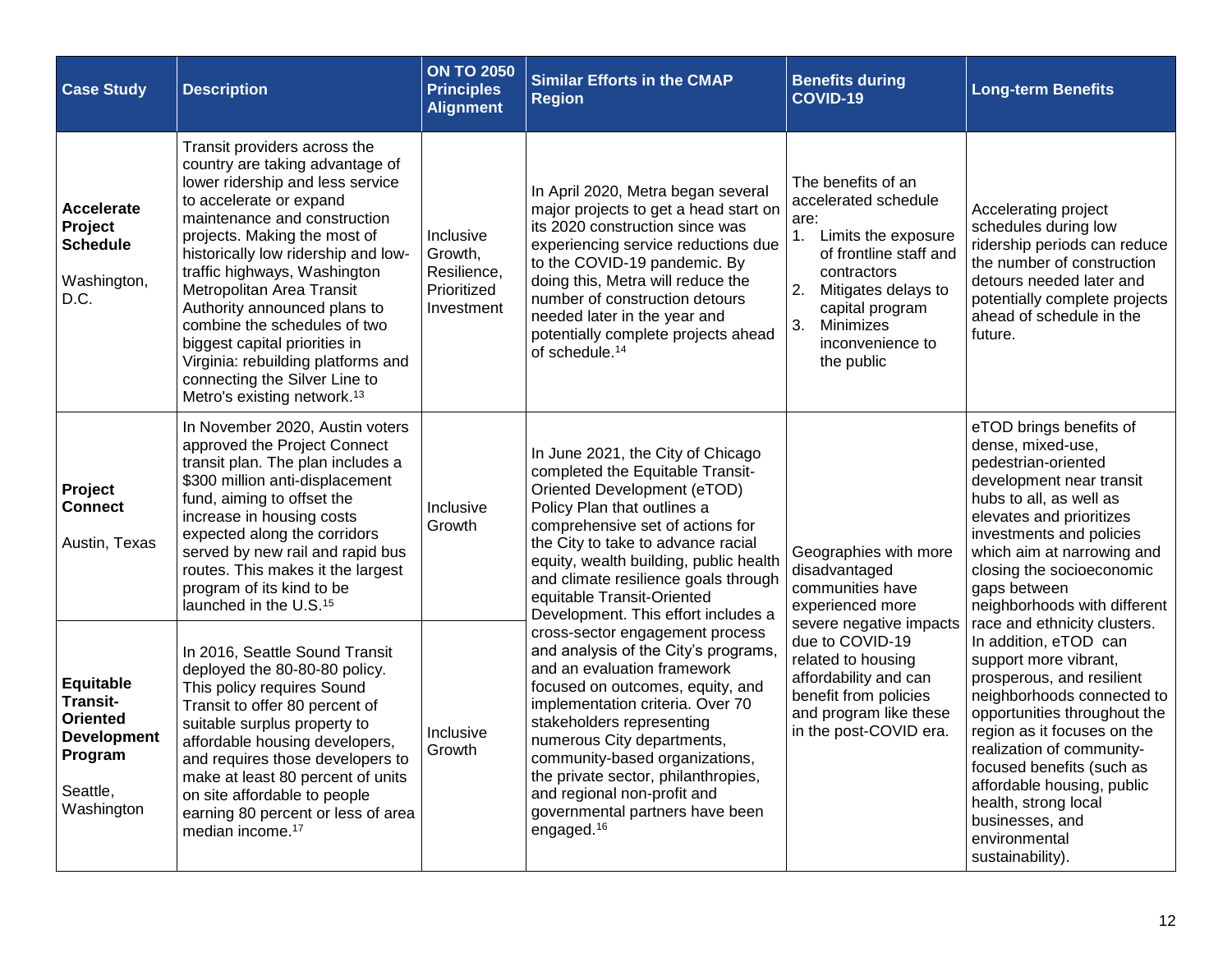| <b>Case Study</b>                                                                                        | <b>Description</b>                                                                                                                                                                                                                                                                                                                                                                               | <b>ON TO 2050</b><br><b>Principles</b><br><b>Alignment</b> | <b>Similar Efforts in the CMAP</b><br><b>Region</b>                                                                                                                                                                                                                                                                                                                                                                                                                                                        | <b>Benefits during</b><br><b>COVID-19</b>                                                                                                                                                                                                                                                                   | <b>Long-term Benefits</b>                                                                                                                                                                                                                                                                                                                                                                                                                                                                                                                                                                  |
|----------------------------------------------------------------------------------------------------------|--------------------------------------------------------------------------------------------------------------------------------------------------------------------------------------------------------------------------------------------------------------------------------------------------------------------------------------------------------------------------------------------------|------------------------------------------------------------|------------------------------------------------------------------------------------------------------------------------------------------------------------------------------------------------------------------------------------------------------------------------------------------------------------------------------------------------------------------------------------------------------------------------------------------------------------------------------------------------------------|-------------------------------------------------------------------------------------------------------------------------------------------------------------------------------------------------------------------------------------------------------------------------------------------------------------|--------------------------------------------------------------------------------------------------------------------------------------------------------------------------------------------------------------------------------------------------------------------------------------------------------------------------------------------------------------------------------------------------------------------------------------------------------------------------------------------------------------------------------------------------------------------------------------------|
| <b>Shared Mobility and Streets</b>                                                                       |                                                                                                                                                                                                                                                                                                                                                                                                  |                                                            |                                                                                                                                                                                                                                                                                                                                                                                                                                                                                                            |                                                                                                                                                                                                                                                                                                             |                                                                                                                                                                                                                                                                                                                                                                                                                                                                                                                                                                                            |
| <b>LA Metro's</b><br><b>Mobility on</b><br><b>Demand</b><br><b>Service</b><br>Los Angeles,<br>California | LA Metro's Mobility on Demand<br>service runs point-to-point trips<br>within service zones. Services<br>were adapted to accommodate<br>essential trips for customers who<br>need to access services, such as<br>grocery stores, pharmacies, and<br>medical centers. Metro's partner<br>Via has discontinued shared rides<br>and shifted to private rides for<br>social distancing. <sup>18</sup> | Inclusive<br>Growth                                        | Pace operates "Pace on Demand"<br>service, a reservation-based,<br>shared-ride service in 10<br>designated service areas<br>throughout the suburban region. <sup>19</sup><br>In addition, the private company Via<br>offered rides to-and-from all CTA<br>and Metra stations within its service<br>zones, however this service has<br>been temporarily suspended due to<br>the pandemic. <sup>20</sup>                                                                                                     | Metro has made<br>emergency<br>adjustments to its<br>Mobility-on-Demand<br>program in order to<br>ensure there are last<br>mile transportation<br>options for people to<br>essential services<br>such as grocery<br>stores during the<br>pandemic.                                                          | Flexible and on-demand<br>services can help to support<br>mobility for those without<br>access to fixed-route transit or<br>a personal vehicle during future<br>emergencies, as well as<br>supplement gaps in fixed route<br>services long-term.                                                                                                                                                                                                                                                                                                                                           |
| <b>Go Nightly</b><br>Rideshare<br>Program<br>Miami, Florida                                              | The City of Miami suspended<br>overnight Metrobus service due<br>to low ridership and partnered<br>with Uber and Lyft on a Go<br>Nightly on-demand ride option to<br>provide essential workers trips<br>during this service suspension. <sup>21</sup>                                                                                                                                            | Inclusive<br>Growth                                        | <b>Bedford Park's Connect2Work</b><br>program provides subsidized Uber<br>late night rides between 9 p.m. and<br>6 a.m. Monday through Sunday.<br>Bedford Park employees are<br>eligible for two discounted rides per<br>day, at a 50% subsidy per ride up to<br>\$7. <sup>22</sup>                                                                                                                                                                                                                        | For transit providers<br>that are experiencing<br>declines in ridership,<br>partnering with ride-<br>share companies<br>during non-peak<br>hours can be a cost-<br>effective option.                                                                                                                        | On-demand service and<br>smaller vehicles may provide<br>cost-effective alternatives to<br>existing fixed-route service<br>during some low-ridership<br>periods. Partnerships can also<br>provide transportation providers<br>with more flexibility if service<br>demands change.                                                                                                                                                                                                                                                                                                          |
| Pick-up &<br><b>Delivery</b><br><b>Zones</b><br>Seattle,<br>Washington                                   | Seattle increased its support to<br>local businesses by creating<br>priority pick-up zones so<br>residents can do their shopping<br>remotely and pick up from local<br>businesses. <sup>23</sup>                                                                                                                                                                                                 | Inclusive<br>Growth,<br>Resilience                         | Local communities throughout<br>northeastern Illinois implemented<br>new strategies for curb use as a<br>result of COVID-19. Curbside<br>pickup is now offered by many<br>establishments, including<br>restaurants in both Chicago and<br>suburban communities, often with<br>the support of local governments.<br>For example, in Glen Ellyn, officials<br>instituted short-term curbside pick-<br>up parking in the downtown area to<br>support local restaurants and other<br>businesses. <sup>24</sup> | Cities increased their<br>support to local<br>businesses,<br>restaurants, and<br>retail that had to limit<br>services to satisfy<br>social distancing<br>guidelines by<br>creating priority pick-<br>up zones so<br>residents can do<br>their shopping<br>remotely and pick up<br>from local<br>businesses. | Curb space, formerly primarily<br>providing short-term parking,<br>now has many competing<br>users. Ride-hailing apps need<br>pick-up and drop-off spaces;<br>commercial and on-demand<br>deliveries require loading<br>zones; dockless scooters and<br>bike-share operators want<br>parking spots; and restaurants<br>are embracing parklets for<br>outdoor dining. Communities<br>are adopting dynamic policies<br>to best fit all these demands.<br>CMAP also notes that parking<br>tends to be priced in only the<br>highest activity areas and is<br>otherwise generally free. Highly |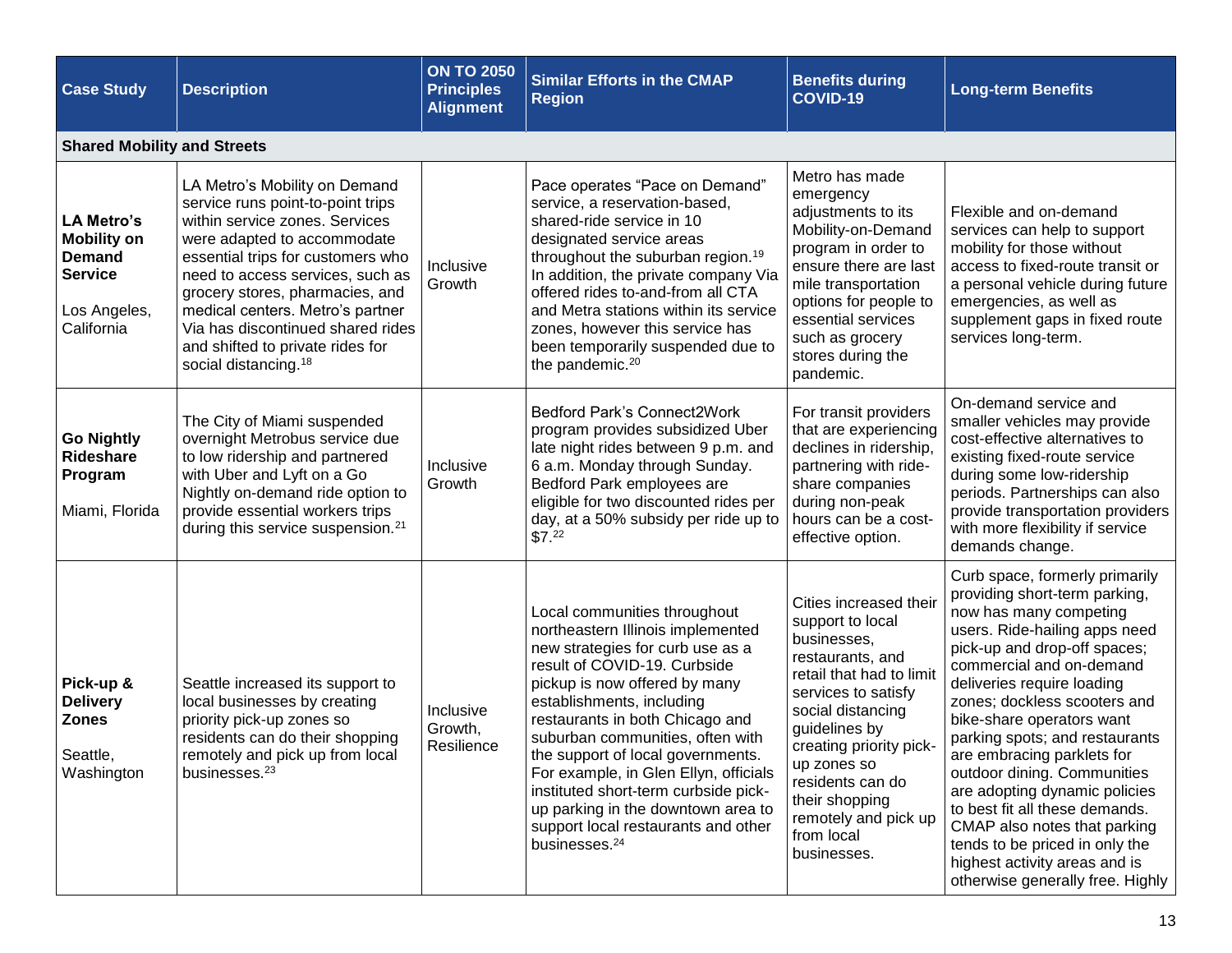| <b>Case Study</b>                                                                  | <b>Description</b>                                                                                                                                                                                                                                                                                                                                                                                                                               | <b>ON TO 2050</b><br><b>Principles</b><br><b>Alignment</b> | <b>Similar Efforts in the CMAP</b><br><b>Region</b>                                                                                                                                                                                                                                                                                                                                                                                                                                                                                                                                                                                       | <b>Benefits during</b><br><b>COVID-19</b>                                                                                                                                                                               | <b>Long-term Benefits</b>                                                                                                                                                                                                                                                                                                                                                                                                              |
|------------------------------------------------------------------------------------|--------------------------------------------------------------------------------------------------------------------------------------------------------------------------------------------------------------------------------------------------------------------------------------------------------------------------------------------------------------------------------------------------------------------------------------------------|------------------------------------------------------------|-------------------------------------------------------------------------------------------------------------------------------------------------------------------------------------------------------------------------------------------------------------------------------------------------------------------------------------------------------------------------------------------------------------------------------------------------------------------------------------------------------------------------------------------------------------------------------------------------------------------------------------------|-------------------------------------------------------------------------------------------------------------------------------------------------------------------------------------------------------------------------|----------------------------------------------------------------------------------------------------------------------------------------------------------------------------------------------------------------------------------------------------------------------------------------------------------------------------------------------------------------------------------------------------------------------------------------|
|                                                                                    |                                                                                                                                                                                                                                                                                                                                                                                                                                                  |                                                            |                                                                                                                                                                                                                                                                                                                                                                                                                                                                                                                                                                                                                                           |                                                                                                                                                                                                                         | congested areas can benefit<br>from setting aside some spaces<br>for pick-ups, drop-offs, and<br>deliveries - particularly during<br>peak periods. <sup>25</sup>                                                                                                                                                                                                                                                                       |
| <b>PBOT</b><br><b>Micromobility</b><br><b>Policies</b><br>Portland,<br>Oregon      | The Portland Bureau of<br>Transportation (PBOT) reduced<br>the fees to use Biketown, the<br>city's bike-share system, so<br>residents have an affordable<br>mode of transportation to<br>purchase groceries or<br>prescriptions during the COVID-<br>19 pandemic. PBOT also<br>partnered with Spin-an e-<br>scooter company-to reduce the<br>cost of scooter rentals by 50<br>percent and add 250 scooters to<br>the city's fleet. <sup>26</sup> | Inclusive<br>Growth                                        | The Chicago Department of<br>Transportation (CDOT) and Divvy<br>launched a program during the<br>pandemic to give critical healthcare<br>workers free, monthly bikeshare<br>memberships. The goal was to<br>provide an additional, affordable<br>option to help essential workers get<br>to and from work or make other<br>trips during the pandemic. The<br>program was in place from March<br>through September 2020 and<br>provided 15,619 trips. <sup>27</sup> Divvy also<br>offered sharply discounted Dollar<br>Divvy rides and half-off annual<br>memberships through the end of<br>April for all Chicago residents. <sup>28</sup> | During the<br>pandemic, reduced<br>fees for bike and<br>scooter share<br>systems can improve<br>equitable access and<br>provide better bike<br>access to lower-<br>income and under-<br>served communities.             | Post-pandemic, maintaining<br>reduced fares for micromobility<br>and expanding the number and<br>locations of devices can<br>support more diverse and<br>equitable access and increased<br>usage.                                                                                                                                                                                                                                      |
| <b>Boston's</b><br>Outdoor<br><b>Dining</b><br>Program<br>Boston,<br>Massachusetts | To allow more space for<br>restaurants to operate, the City of<br>Boston altered their outdoor<br>dining program so restaurants<br>could establish parklet-style cafes<br>in curb space that was<br>traditionally reserved for parking.<br>In instances where there was<br>significant restaurant density,<br>entire curb lanes and portions of<br>streets were completely closed to<br>motor vehicles. <sup>29</sup>                            | Inclusive<br>Growth,<br>Resilience                         | Communities across the region,<br>including Arlington Heights, Aurora,<br>Orland Park, Chicago, and<br>Woodstock, allowed restaurants to<br>replace parking and travel lanes<br>with outdoor seating. <sup>30</sup> In some<br>cases, this has meant closing the<br>street to cars and using it for<br>outdoor restaurants and gatherings.<br>In other areas, dining and car travel<br>coexist side-by-side.                                                                                                                                                                                                                              | Cities increased their<br>support to<br>restaurants that had<br>to limit indoor seating<br>capacity to satisfy<br>social distancing<br>guidelines by<br>transforming curb<br>and parking spaces<br>for outdoor seating. | Post-pandemic, cities can<br>continue to leverage their<br>rights-of-way and parking lots<br>for non-car uses, including both<br>outdoor dining and other<br>amenities like public seating,<br>bike parking, etc. The<br>innovations adopted during<br>COVID-19 have also required<br>many municipalities to rapidly<br>streamline their permitting<br>processes, much of which<br>could be continued even after<br>COVID-19 subsides. |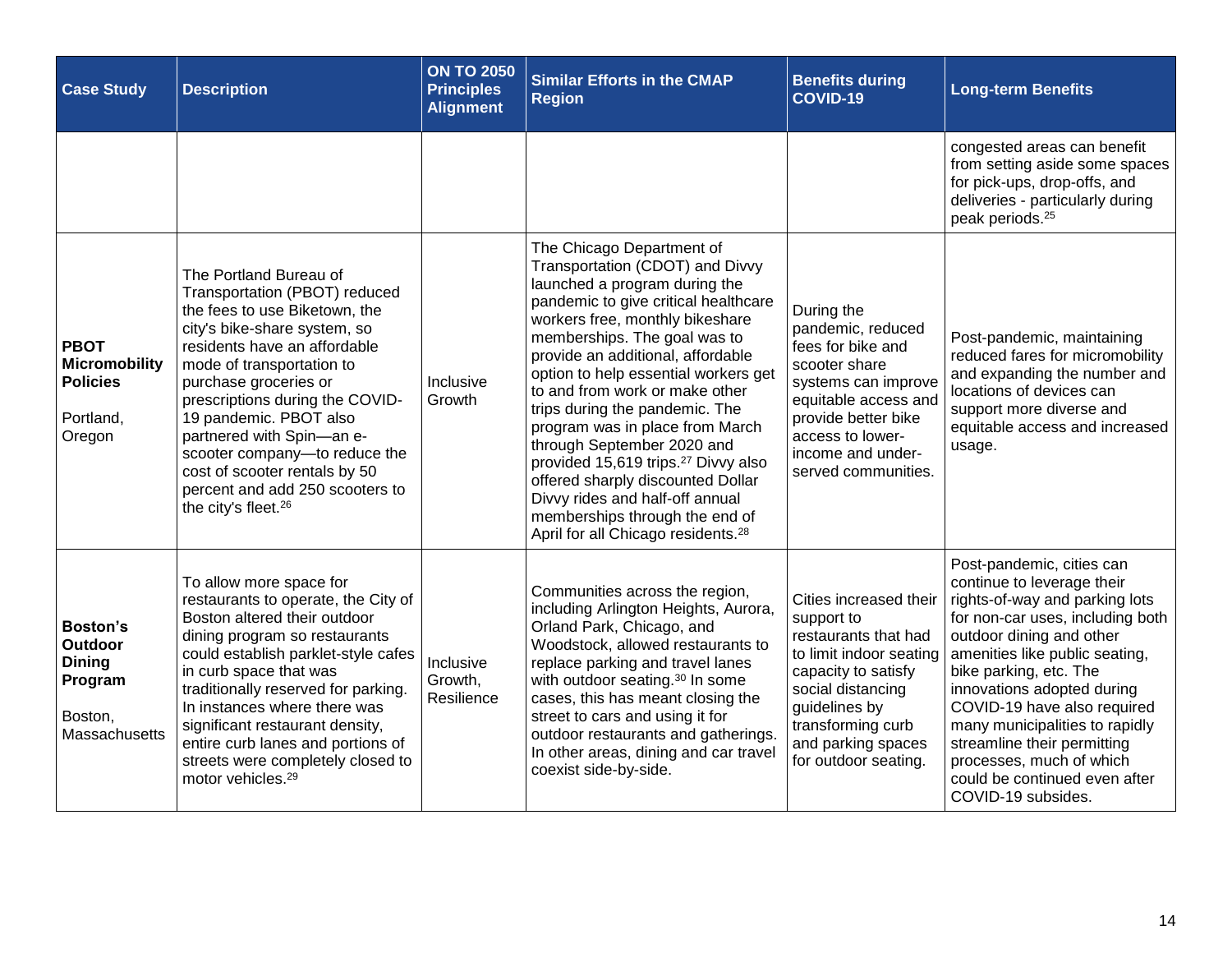| <b>Case Study</b>                                                                    | <b>Description</b>                                                                                                                                                                                                                                                                                                                                                                                                                                                                                                                                                                                                                       | <b>ON TO 2050</b><br><b>Principles</b><br><b>Alignment</b> | <b>Similar Efforts in the CMAP</b><br><b>Region</b>                                                                                                                                                                                                                                                                                                                                        | <b>Benefits during</b><br><b>COVID-19</b>                                                                                                                        | <b>Long-term Benefits</b>                                                                                                                                                                   |
|--------------------------------------------------------------------------------------|------------------------------------------------------------------------------------------------------------------------------------------------------------------------------------------------------------------------------------------------------------------------------------------------------------------------------------------------------------------------------------------------------------------------------------------------------------------------------------------------------------------------------------------------------------------------------------------------------------------------------------------|------------------------------------------------------------|--------------------------------------------------------------------------------------------------------------------------------------------------------------------------------------------------------------------------------------------------------------------------------------------------------------------------------------------------------------------------------------------|------------------------------------------------------------------------------------------------------------------------------------------------------------------|---------------------------------------------------------------------------------------------------------------------------------------------------------------------------------------------|
| <b>Oakland Slow</b><br><b>Streets</b><br><b>Initiative</b><br>Oakland,<br>California | Oakland Department of<br>Transportation (OakDoT)<br>launched a "Slow Streets"<br>initiative designating 74 miles of<br>neighborhood streets to bikes,<br>pedestrians, wheelchair users<br>and local-vehicles-only across the<br>city. Another phase of the<br>program, Slow Streets: Essential<br>Places, was launched in May<br>2020, which installed intersection<br>improvements at 21 locations to<br>support residents' safe access to<br>essential services. <sup>31</sup>                                                                                                                                                         | Resilience                                                 | The City of Chicago implemented a<br>shared street program in May 2020<br>with a similar intent and has<br>continued it during summer 2021.<br>Shared Streets were selected<br>based on a variety of factors                                                                                                                                                                               | The initiative is to<br>make it safer to walk<br>and bicycle<br>throughout the city,                                                                             | In the long term,<br>neighborhoods or streets that<br>can reroute through-traffic can                                                                                                       |
| <b>Superblock</b><br><b>Model</b><br><b>Expansion</b><br>Barcelona,<br>Spain         | The superblock scheme,<br>introduced in 2016, groups<br>together nine city blocks and<br>closes them to through-traffic with<br>plant pots and benches,<br>introduces cycle lanes, and<br>replaces many of the parking<br>spaces with seating areas. An<br>ambitious new 10-year plan,<br>unveiled by Barcelona City Hall in<br>November 2020, aims at<br>drastically cutting traffic and<br>expanding green spaces in the<br>central district in response to<br>COVID-19. The new urban<br>design aims to put at its center<br>groups that have traditionally<br>been excluded, like children,<br>women, and the elderly. <sup>34</sup> | Inclusive<br>Growth                                        | including community input and<br>coordination with local officials.<br>residential streets that had existing<br>pedestrian and bicycle amenities,<br>dense neighborhoods with limited<br>access to green space, and streets<br>with no active CTA routes. <sup>32</sup><br>Other regional municipalities, such<br>as Oak Park, <sup>33</sup> also implemented<br>similar programs in 2020. | with sufficient space<br>for physical<br>distancing. COVID-<br>19 lockdowns have<br>underscored the<br>need for walkable<br>and pedestrian-safe<br>environments. | repurpose the rights of way and<br>parking spaces to enhance<br>community needs.<br>These changes can be made<br>permanent over time to provide<br>more space for active<br>transportation. |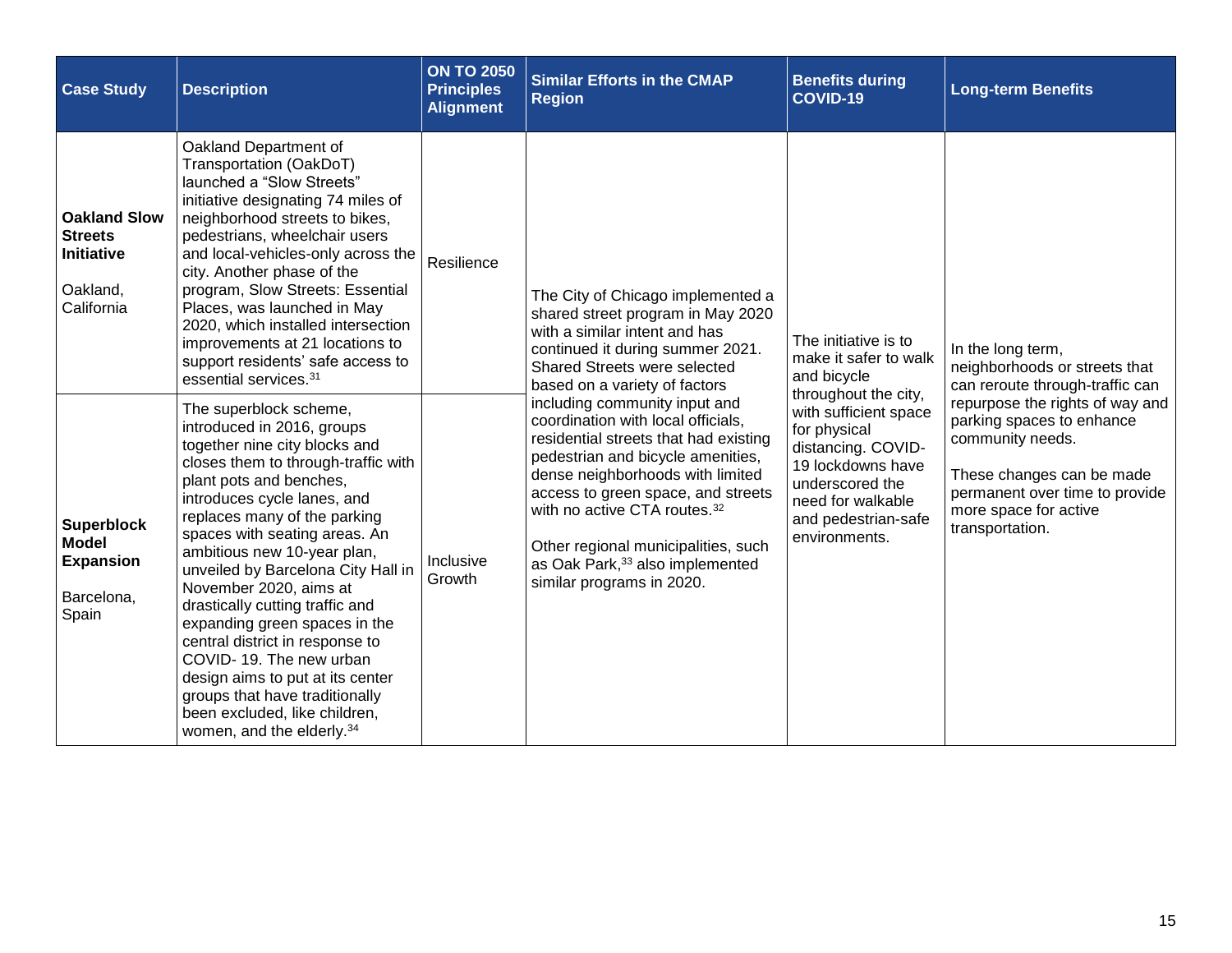| <b>Case Study</b>                                                                                                                              | <b>Description</b>                                                                                                                                                                                                                                                                                                                                                                                                                                                                                                                                                                                                  | <b>ON TO 2050</b><br><b>Principles</b><br><b>Alignment</b> | <b>Similar Efforts in the CMAP</b><br><b>Region</b>                                                                                                                                                                                                                                                                                                   | <b>Benefits during COVID-</b><br>19                                                                                                                                                                                                                                                                                                                                                                                                                                                                                                                                                                     | <b>Long-term Benefits</b>                                                                                                                                                                                                                                                                                                                                                             |  |  |  |  |  |
|------------------------------------------------------------------------------------------------------------------------------------------------|---------------------------------------------------------------------------------------------------------------------------------------------------------------------------------------------------------------------------------------------------------------------------------------------------------------------------------------------------------------------------------------------------------------------------------------------------------------------------------------------------------------------------------------------------------------------------------------------------------------------|------------------------------------------------------------|-------------------------------------------------------------------------------------------------------------------------------------------------------------------------------------------------------------------------------------------------------------------------------------------------------------------------------------------------------|---------------------------------------------------------------------------------------------------------------------------------------------------------------------------------------------------------------------------------------------------------------------------------------------------------------------------------------------------------------------------------------------------------------------------------------------------------------------------------------------------------------------------------------------------------------------------------------------------------|---------------------------------------------------------------------------------------------------------------------------------------------------------------------------------------------------------------------------------------------------------------------------------------------------------------------------------------------------------------------------------------|--|--|--|--|--|
|                                                                                                                                                | <b>Demand Management</b>                                                                                                                                                                                                                                                                                                                                                                                                                                                                                                                                                                                            |                                                            |                                                                                                                                                                                                                                                                                                                                                       |                                                                                                                                                                                                                                                                                                                                                                                                                                                                                                                                                                                                         |                                                                                                                                                                                                                                                                                                                                                                                       |  |  |  |  |  |
| <b>Miami-Dade</b><br><b>Transportation</b><br><b>Planning</b><br>Organization<br>(TPO)<br><b>Telecommute</b><br><b>Study</b><br>Miami, Florida | The Miami-Dade TPO, in<br>partnership with FDOT District<br>Six and Florida International<br>University, embarked on an effort<br>to understand telecommuting<br>trends and the possibility that<br>telecommuting can be used as a<br>traffic mitigation strategy to<br>"Flatten the congestion curve"<br>post-COVID-19. The findings<br>indicate that the shift to<br>telecommuting in the pandemic<br>lowered peak period traffic and<br>reduced congestion, although<br>people are driving more due to<br>increased single-destination<br>trips, and post-COVID travel<br>patterns remain unclear. <sup>35</sup> | Resilience,<br>Prioritized<br>Investment                   | The Regional Transportation<br>Authority's COVID-19 Lapsed Rider<br>Survey highlights trends related to<br>telecommuting in the region. Many<br>lapsed riders expected to return to<br>transit as the COVID-19 pandemic<br>abates but transformational trends<br>such as telecommuting may<br>supersede diminishing health<br>concerns. <sup>36</sup> | Telecommuting allowed<br>many, although not all,<br>employees to continue<br>their work without going<br>into a physical office. This<br>protected these<br>telecommuters from<br>COVID-19. However,<br>these protections and<br>benefits were not<br>universally available.<br>Telecommuting was much<br>more prevalent among<br>higher-income workers<br>before the pandemic. The<br>expansion of remote work<br>during the pandemic also<br>has favored higher-income<br>workers. The pandemic<br>has also shed light on the<br>need for reliable internet<br>connections and the digital<br>divide. | Telecommute policies<br>can be promoted as part<br>of a long-term overall<br>strategy to reduce<br>congestion and improve<br>mobility in the region.<br>However, it will be<br>important for officials to<br>monitor the<br>accompanying changes,<br>such as residential and<br>employment locations, to<br>ensure that these policies<br>do not worsen overall<br>regional mobility. |  |  |  |  |  |
| <b>Congestion</b><br><b>Charge and</b><br><b>Ultra Low</b><br><b>Emission Zone</b><br>London, UK                                               | Vehicles that do not meet certain<br>emission standards are subject<br>to a daily charge to reduce<br>congestion and improve air<br>quality when driving through the<br>Ultra Low Emission Zone (ULEZ)<br>in central London. <sup>37</sup>                                                                                                                                                                                                                                                                                                                                                                          | Resilience                                                 | $N/A$ .                                                                                                                                                                                                                                                                                                                                               | The congestion charge<br>during COVID-19 was able<br>to help reduce traffic and<br>enable more journeys to<br>be made safely by foot or<br>by bike while keeping the<br>bus network reliable.                                                                                                                                                                                                                                                                                                                                                                                                           | A congestion charge and<br>a low emission zone can<br>reduce congestion,<br>improve air quality, and<br>contribute towards<br>greenhouse gas emission<br>reductions.                                                                                                                                                                                                                  |  |  |  |  |  |
| lle-de-France<br><b>Smart Services</b><br>Paris, France                                                                                        | "Île-de-France Smart Services" is<br>a service platform that uses both<br>public and private data to provide<br>innovative digital services. The<br>Smart Work program promotes<br>new ways of working for<br>residents by partnering with<br>businesses to provide flexible<br>and temporary workspaces for                                                                                                                                                                                                                                                                                                        | Resilience,<br>Prioritized<br>Investment                   | Across the CMAP region, several<br>TDM programs and pilot studies<br>are being conducted by local<br>agencies, such as 1)<br><b>Transportation Management</b><br>Association of Lake-Cook's Shuttle<br>Bug program in response to the<br>first/last mile connectivity<br>challenge. <sup>39</sup> 2) Metra Lake County                                | This program helps to<br>reduce crowding of the<br>transit system while<br>maintaining social<br>distancing protocols.                                                                                                                                                                                                                                                                                                                                                                                                                                                                                  | The Intelligent Travel<br>Management strategies<br>employed in the Ile-de-<br>France Region can serve<br>as an example for how<br>other transit systems can<br>manage crowding and<br>begin to adapt to<br>alternate work/commute                                                                                                                                                     |  |  |  |  |  |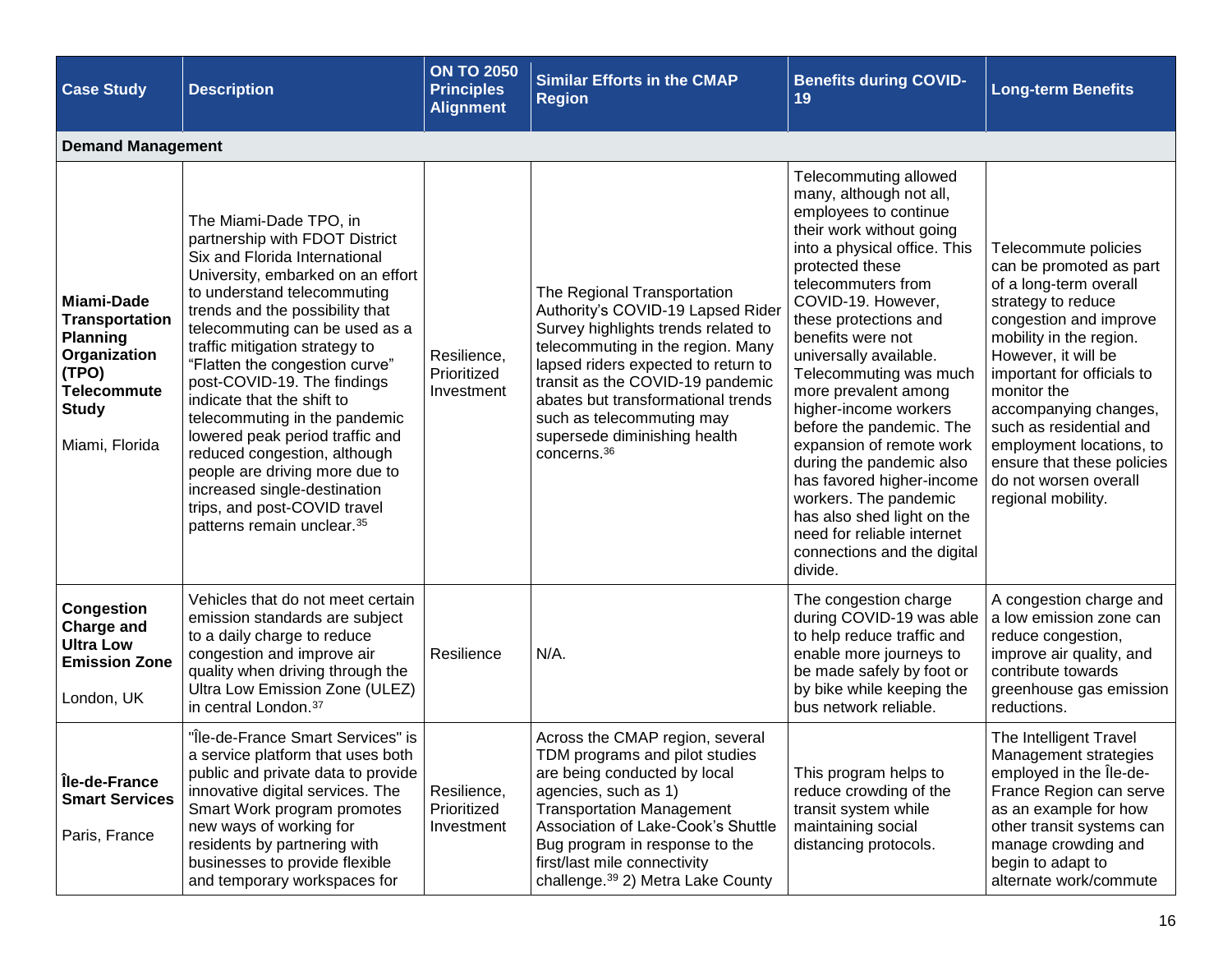| <b>Case Study</b>                                                     | <b>Description</b>                                                                                                                                                                                                                                                                                                                                                                                                                                                                                                                                                                                     | <b>ON TO 2050</b><br><b>Principles</b><br><b>Alignment</b> | <b>Similar Efforts in the CMAP</b><br><b>Region</b>                                                                                                                                                                                                                         | <b>Benefits during COVID-</b><br>19                                                                                                                                                                                             | <b>Long-term Benefits</b>                                                                                                                                                                                                                                        |
|-----------------------------------------------------------------------|--------------------------------------------------------------------------------------------------------------------------------------------------------------------------------------------------------------------------------------------------------------------------------------------------------------------------------------------------------------------------------------------------------------------------------------------------------------------------------------------------------------------------------------------------------------------------------------------------------|------------------------------------------------------------|-----------------------------------------------------------------------------------------------------------------------------------------------------------------------------------------------------------------------------------------------------------------------------|---------------------------------------------------------------------------------------------------------------------------------------------------------------------------------------------------------------------------------|------------------------------------------------------------------------------------------------------------------------------------------------------------------------------------------------------------------------------------------------------------------|
|                                                                       | residents through an online<br>booking system. It is aimed at<br>providing flexibility for employees<br>and easing pressure on public<br>transport at peak hours. <sup>38</sup>                                                                                                                                                                                                                                                                                                                                                                                                                        |                                                            | Reverse Commute Pilot: a two-year<br>pilot project funded by a public-<br>private partnership between Metra<br>and Lake County businesses and<br>governments in 2019.40                                                                                                     |                                                                                                                                                                                                                                 | arrangements post-<br>pandemic                                                                                                                                                                                                                                   |
| <b>Road Pricing</b><br><b>System</b><br>Singapore                     | In 1998, Singapore launched the<br>Electronic Road Pricing (ERP) as<br>a tangible solution to Singapore's<br>limited land and worsening traffic<br>gridlock. <sup>41</sup><br>Singapore will switch to a<br>satellite-based ERP system in<br>the middle of 2023. The<br>installation of a new onboard unit<br>to replace the current in-vehicle<br>unit will start in the latter half of<br>2021. New on-board units will<br>provide information on electric<br>vehicle charging locations and<br>rates, traffic conditions, school<br>zones, and silver zones (for<br>senior citizens). <sup>42</sup> | Prioritized<br>Investment                                  | The Illinois Tollway currently varies<br>pricing for trucks, with a daytime and<br>an overnight toll cost. However,<br>other Tollway users pay the same<br>cost at all times. <sup>43</sup>                                                                                 | Singapore Land Transport<br>Authority (LTA) has been<br>closely monitoring traffic<br>conditions during COVID-<br>19 pandemic and<br>suspended/lowered ERP<br>charges when congestion<br>pricing is not required. <sup>44</sup> | Road pricing, whether<br>through a dynamic<br>distance-based fee, a<br>cordon fee, or some other<br>structure, can help to<br>manage congestion,<br>improve air quality, and<br>improve the overall<br>mobility system for both<br>drivers and non-car<br>users. |
| <b>OReGO Vehicle</b><br><b>Miles Traveled</b><br><b>Tax</b><br>Oregon | Oregonians pay 36 cents per<br>gallon of fuel (gas tax) to fund<br>road projects. But, as more cars<br>run on electricity or use less gas,<br>the state gets less funding to<br>maintain its roads and bridges.<br>OReGO is a program that<br>preserves roads by creating a<br>funding model that is based on<br>actual use - miles driven -<br>instead of gallons consumed.<br>OReGO program participants<br>receive a credit for fuel taxes<br>they pay. <sup>45</sup>                                                                                                                               | Prioritized<br>Investment                                  | There are no active VMT fee pilots<br>or programs in the CMAP region.<br>However, CMAP's ON TO 2050<br>Comprehensive Regional Plan<br>recommends that the region adopt<br>a Vehicle Miles Traveled (VMT) tax<br>as a long-term replacement for the<br>Motor Fuel Tax (MFT). | $N/A$ .                                                                                                                                                                                                                         | As CMAP has previously<br>reported, a VMT fee<br>would be a more<br>sustainable method of<br>revenue collection in the<br>future compared to motor<br>fuels taxes.                                                                                               |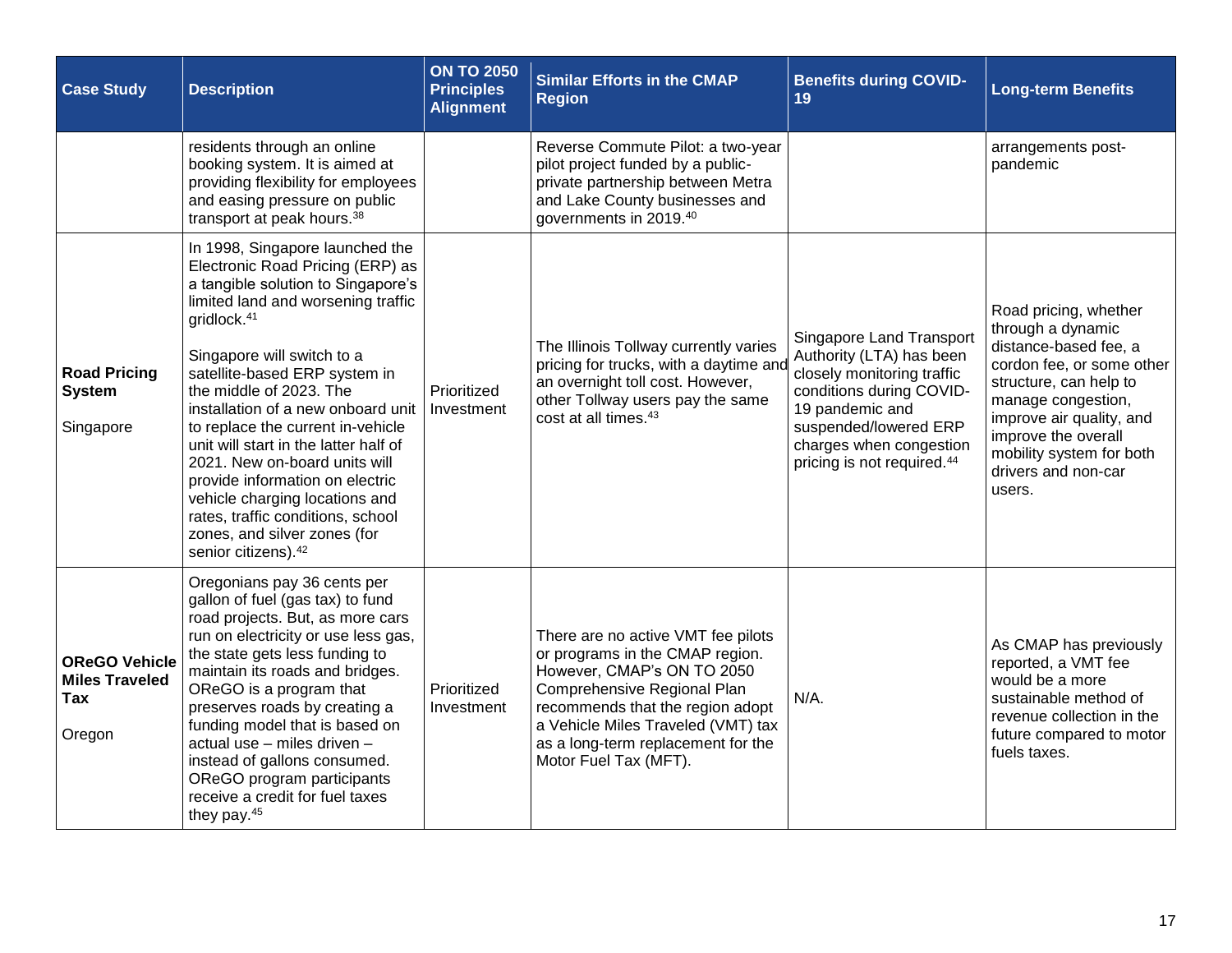| <b>Case Study</b>                                                                       | <b>Description</b>                                                                                                                                                                                                                                                                                                                                                                                                                                                                                                                                                        | <b>ON TO 2050</b><br><b>Principles</b><br><b>Alignment</b>       | <b>Similar Efforts in the CMAP Region</b>                                                                                                                                                                                                                                                                                                                                                                                                                                                           | <b>Benefits during</b><br><b>COVID-19</b>                                                                                                                                                                                                             | <b>Long-term Benefits</b>                                                                                                                                                                                                                                     |
|-----------------------------------------------------------------------------------------|---------------------------------------------------------------------------------------------------------------------------------------------------------------------------------------------------------------------------------------------------------------------------------------------------------------------------------------------------------------------------------------------------------------------------------------------------------------------------------------------------------------------------------------------------------------------------|------------------------------------------------------------------|-----------------------------------------------------------------------------------------------------------------------------------------------------------------------------------------------------------------------------------------------------------------------------------------------------------------------------------------------------------------------------------------------------------------------------------------------------------------------------------------------------|-------------------------------------------------------------------------------------------------------------------------------------------------------------------------------------------------------------------------------------------------------|---------------------------------------------------------------------------------------------------------------------------------------------------------------------------------------------------------------------------------------------------------------|
| <b>Technology Deployment</b>                                                            |                                                                                                                                                                                                                                                                                                                                                                                                                                                                                                                                                                           |                                                                  |                                                                                                                                                                                                                                                                                                                                                                                                                                                                                                     |                                                                                                                                                                                                                                                       |                                                                                                                                                                                                                                                               |
| <b>Colorado EV</b><br><b>Carshare</b><br>Denver,<br>Colorado                            | Denver's Office of Climate<br>Action, Sustainability and<br>Resiliency (CASR) announced<br>the addition of seven electric<br>carshare vehicles into six under-<br>resourced communities in<br>Denver, and subsidized<br>memberships for at least 450<br>residents of these areas. The<br>City allocated \$300,000 of<br>federal CARES Act funding to<br>support the deployment of seven<br>electric carshare vehicles and the<br>necessary charging infrastructure<br>in under-resourced communities<br>to improve local mobility options<br>for residents. <sup>46</sup> | Inclusive<br>Growth,<br>Resilience,<br>Prioritized<br>Investment | $N/A$ .                                                                                                                                                                                                                                                                                                                                                                                                                                                                                             | Providing easy and<br>affordable access to<br>zero-emission<br>vehicles will mitigate<br>some of the<br>economic and public<br>health impacts of<br>the COVID-19<br>emergency.                                                                        | Locating electric car<br>share vehicles where<br>people need them and<br>providing discounted<br>rates advances<br>Denver's equity and<br>climate change goals<br>and can similarly<br>advance CMAP's goals.                                                  |
| <b>LADOT Zero-</b><br>emission Bus<br><b>Rollout Plan</b><br>Los Angeles,<br>California | The City of Los Angeles is<br>committed to reducing GHG<br>emissions. In November 2017,<br>the City Council approved a<br>directive to transition LADOT's<br>fleet to zero-emission battery-<br>electric buses (BEBs) by 2030 if<br>not sooner. <sup>47</sup>                                                                                                                                                                                                                                                                                                             | Resilience,<br>Prioritized<br>Investment                         | The CTA is currently operating six<br>prototype electric buses, with plans to<br>deploy additional ones in the coming<br>year. <sup>48</sup> In April 2019, the Chicago City<br>Council committed to complete the<br>electrification of CTA's entire bus fleet by<br>2040.49 While Pace does not currently<br>operate any electric buses, its recently<br>released strategic plan includes a<br>commitment to study the feasibility of<br>adding battery electric buses to its fleet. <sup>50</sup> | The pandemic has<br>shed light on the<br>need for cleaner air<br>to protect public<br>health within cities.<br>Electric bus fleets<br>can serve the dual<br>purpose of serving<br>transit-dependent<br>populations and<br>improving public<br>health. | Electrifying bus fleets<br>can advance regional<br>climate change and<br>public health goals.                                                                                                                                                                 |
| <b>Parcel Locker</b><br><b>Network</b><br>Singapore                                     | Singapore is planning a national<br>locker network of 1,000 locations<br>open to logistics companies and<br>e-commerce platforms. The goal<br>is to place a locker station<br>around a five minute walk from<br>every block. <sup>51</sup>                                                                                                                                                                                                                                                                                                                                | Inclusive<br>Growth,<br>Prioritized<br>Investment                | Some private companies, such as<br>Amazon, have created private networks of<br>package lockers. However, these lockers<br>are typically not available for public use by<br>other companies. <sup>52</sup>                                                                                                                                                                                                                                                                                           | Demand for<br>transportation and<br>logistics in e-<br>commerce has<br>increased since the<br>start of the<br>pandemic. Lockers<br>for distribution can<br>streamline<br>distribution and                                                             | The volume of single-<br>unit trucks (the type of<br>vehicles often used for<br>local deliveries) in<br>October 2020 was 10<br>percent higher in<br>northeastern Illinois than<br>it was in March 2020. As<br>e-commerce and door<br>delivery trends continue |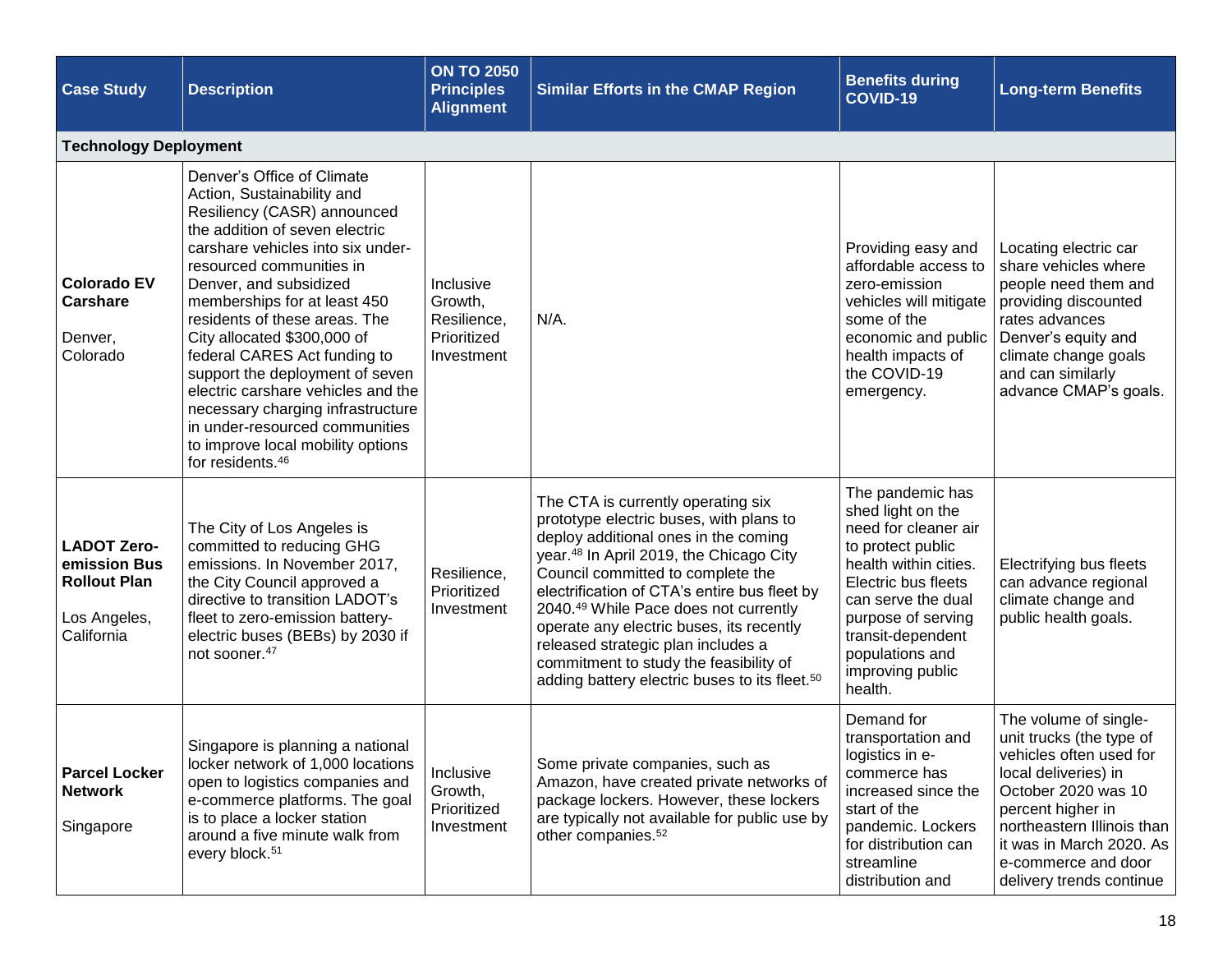<span id="page-18-0"></span>

| <b>Case Study</b>                                                                  | <b>Description</b>                                                                                                                                                                                                                                                                                                                                                                                                                         | <b>ON TO 2050</b><br><b>Principles</b><br><b>Alignment</b>       | <b>Similar Efforts in the CMAP Region</b>                                                                                                                                                                                                                                                                                                                                                                                                                                                                                                                                                                                                                                                                                                                                                                                                                                                                                                                                         | <b>Benefits during</b><br>COVID-19                                                                                                                                                                    | <b>Long-term Benefits</b>                                                                                                                                                                                                                                                                                                                                                             |
|------------------------------------------------------------------------------------|--------------------------------------------------------------------------------------------------------------------------------------------------------------------------------------------------------------------------------------------------------------------------------------------------------------------------------------------------------------------------------------------------------------------------------------------|------------------------------------------------------------------|-----------------------------------------------------------------------------------------------------------------------------------------------------------------------------------------------------------------------------------------------------------------------------------------------------------------------------------------------------------------------------------------------------------------------------------------------------------------------------------------------------------------------------------------------------------------------------------------------------------------------------------------------------------------------------------------------------------------------------------------------------------------------------------------------------------------------------------------------------------------------------------------------------------------------------------------------------------------------------------|-------------------------------------------------------------------------------------------------------------------------------------------------------------------------------------------------------|---------------------------------------------------------------------------------------------------------------------------------------------------------------------------------------------------------------------------------------------------------------------------------------------------------------------------------------------------------------------------------------|
|                                                                                    |                                                                                                                                                                                                                                                                                                                                                                                                                                            |                                                                  |                                                                                                                                                                                                                                                                                                                                                                                                                                                                                                                                                                                                                                                                                                                                                                                                                                                                                                                                                                                   | facilitate contactless<br>deliveries.                                                                                                                                                                 | to increase, a vendor-<br>neutral locker system<br>can simplify and reduce<br>the number of deliveries.                                                                                                                                                                                                                                                                               |
| Fare<br>Coordination<br>and Integration<br><b>Study</b><br>Bay Area,<br>California | The objectives of the Fare<br>Integration Study are 1) Develop<br>goals for the regional fare system<br>that will support an improved<br>user experience, increased<br>transit ridership and build on<br>robust public outreach; 2) identify<br>barriers that impede increased<br>ridership; and 3) develop a<br>detailed implementation plan,<br>including funding plan, and<br>recommended infrastructure<br>improvements. <sup>53</sup> | Inclusive<br>Growth,<br>Resilience,<br>Prioritized<br>Investment | ON TO 2050 calls for the region to<br>continue to coordinate transfers, payment,<br>and fares between transit services and<br>other transportation modes. Efforts<br>towards full fare integration are underway<br>in several areas. As a universal fare<br>payment system, Ventra has helped the<br>region make progress on fare integration:<br>passes for all three transit agencies may<br>be purchased through the app; riders can<br>receive transfer discounts on trips that<br>include both Pace and CTA; other mobility<br>options (like Divvy or TNCs) can also be<br>integrated. Further work will need to<br>address integrated fare products and<br>interagency agreement to deliver customer<br>discounts and seamless travel. Continued<br>coordination on such efforts is crucial to<br>finding ultimate revenue solutions that can<br>enable riders to use the region's transit<br>network without paying multiple fares to<br>multiple providers. <sup>54</sup> | Decline in ridership<br>post COVID-19 is a<br>concern for several<br>transit operators. An<br>integrated fare<br>system that is<br>intuitive and<br>affordable can help<br>attract more<br>ridership. | An integrated fare<br>system that is intuitive<br>and affordable can help<br>attract more ridership in<br>the long run. It can also<br>provide better access to<br>education, employment,<br>healthcare, and more,<br>especially for those<br>residents of the region<br>that rely on transit<br>because of its low costs<br>relative to those of<br>owning a personal<br>automobile. |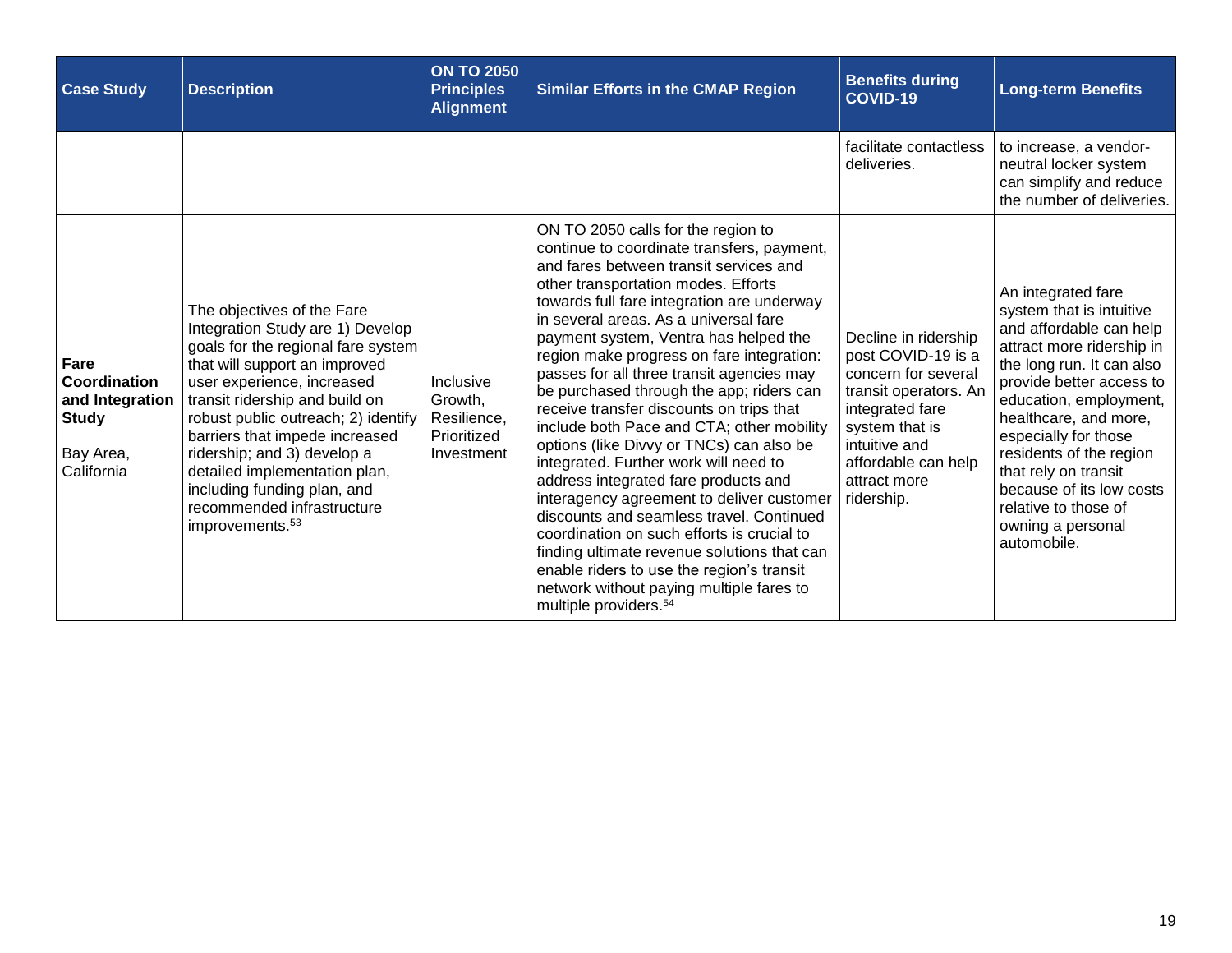## **4.2 Peer Interview Summaries**

Interviews were conducted with selected stakeholder agency representatives to gather insights on the relevant policies that were implemented or considered that are relevant as CMAP considers mobility post-COVID. The case studies selected for interviews were informed by priority interest areas shared by the project steering committee. Discussions were conducted around pros and cons of the selected policies, as well as suggestions from the agencies on suggested improvements if similar policies were to be implemented again. The interviews were conducted in May and June 2021 via video conference calls, with some additional input and resource documents received in e-mails. The following list summarizes the organizations interviewed and the case study names respectively.

From May to June 2021, the Mobility Recovery project team interviewed staff from peer agencies to learn more about key case studies:

- LA Metro, Rapid Equity Assessment Tool
- Metropolitan Transportation Commission (MTC), Bay
- Area Fare Coordination Study
- Oregon Department of Transportation (DOT), OReGO VMT Tax
- LA Metro, Mobility on Demand

Potential questions were prepared and shared with the interviewees prior to each interview. including the following:

- Would you summarize the work you have done for this project?
- What was the biggest motivation for planning and implementing this project?

| <b>Project</b>                            | <b>Agency</b> | <b>Project Description</b>                                                                                                                                                                                                                                                                                                                                                                                                       |  |  |
|-------------------------------------------|---------------|----------------------------------------------------------------------------------------------------------------------------------------------------------------------------------------------------------------------------------------------------------------------------------------------------------------------------------------------------------------------------------------------------------------------------------|--|--|
| <b>Rapid Equity</b><br>Assessment<br>Tool | LA Metro      | LA Metro deployed a Rapid Equity Assessment Tool to identify and prioritize<br>equity opportunities for the COVID-19 Task Force projects and proposals<br>when actions must be taken quickly.                                                                                                                                                                                                                                    |  |  |
| Fare<br>Coordination<br>Study             | <b>MTC</b>    | The objectives of the Fare Integration Study are 1) develop goals for the<br>regional fare system that will support an improved user experience, increased<br>transit ridership and build on robust public outreach, 2) identify barriers that<br>impede increased ridership, and 3) develop a detailed implementation plan,<br>including funding plan, and recommended infrastructure improvements.                             |  |  |
| OReGO VMT<br>Tax                          | Oregon<br>DOT | Oregonians pay 36 cents per gallon of fuel (gas tax) to fund road projects.<br>But, as more cars run on electricity or use less gas, the state gets less funding<br>to maintain its roads and bridges. OReGO is a program that preserves roads<br>by creating a funding model that is based on actual use - miles driven -<br>instead of gallons consumed. OReGO program participants receive a credit<br>for fuel tax they pay. |  |  |
| Mobility on<br>Demand                     | LA Metro      | LA Metro's Mobility on Demand service runs point-to-point trips within service<br>zones. Services were adapted to accommodate essential trips for customers<br>who need to access services, such as grocery stores, pharmacies, and<br>medical centers. Metro's partner Via discontinued shared rides and shifted to<br>private rides in support of social distancing during the pandemic.                                       |  |  |

What are your department's/agency's specific needs and concerns?

- What policies, pilot projects, and/or incentives were most effective in supporting the implementation of this project?
- Were there any safety, technical, or regulatory hurdles that your agency encountered while developing and implementing the project?
- What potential do you see for this project to inform the mobility enhancement? What is your future vision of this project?
- How well received was the project among the public and/or within your agency?
- What are the lessons learned from this project? What would have you done differently if you were to implement a similar policy or project?

A summary of input provided from these interviews on project motivation, coordination and implementation, public and agency acceptance, as well as lessons learned are provided in the subsequent sub-sections.

## <span id="page-19-0"></span>**4.2.1 Project Motivation**

Depending on the nature and implementation environment of the case study projects, agencies interviewed noted diverse motivations behind the development of the projects.

Some projects are developed as results of the market assessment by the transit agencies as ways to incentivize transit usage and preserve competitiveness of transit. For example, the MTC Fare Integration Study was initiated as a board decision from a group of transit agencies to have a more customer-focused fare policy in the Bay area in order to encourage transit usage. Similarly, the LA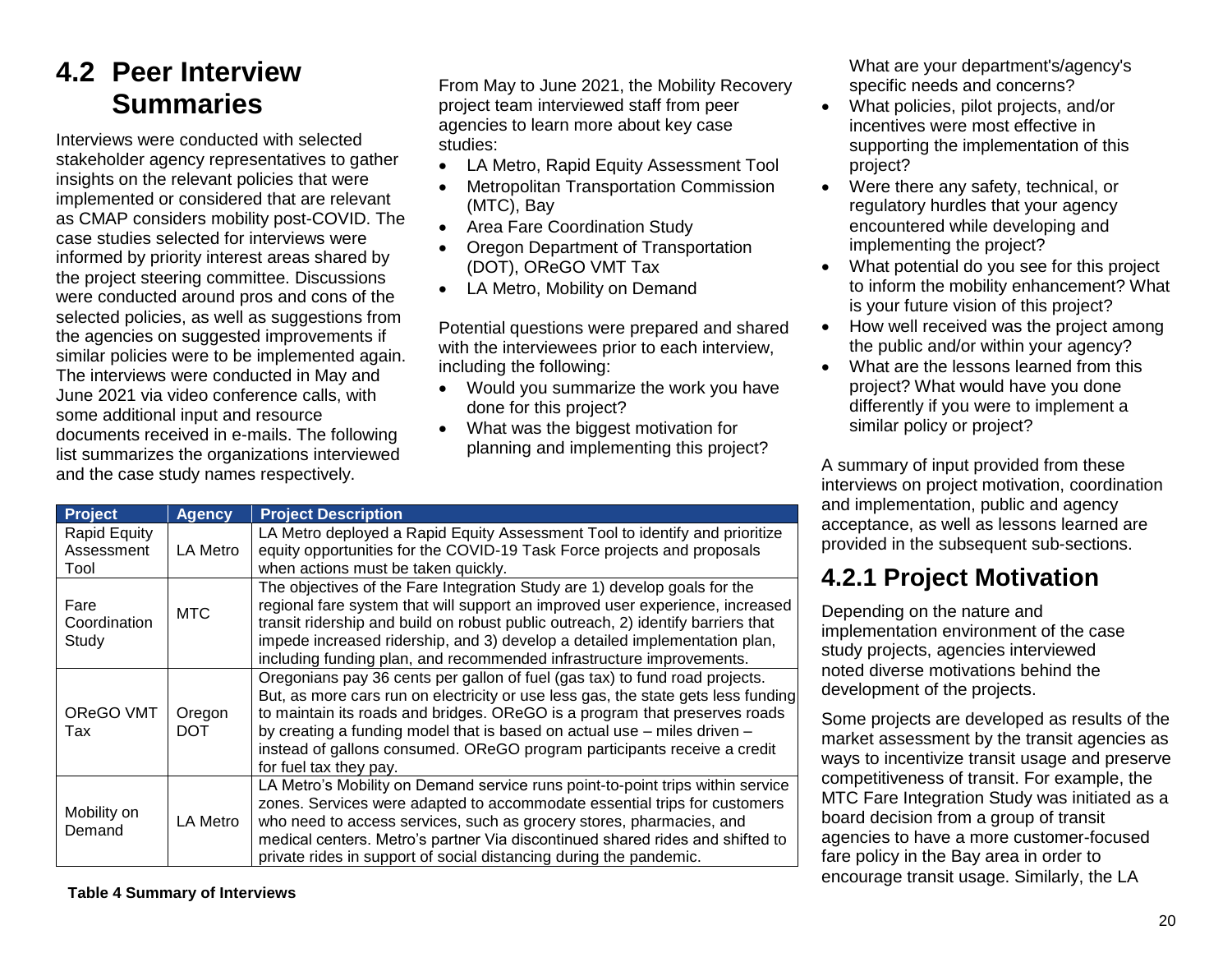Metro Mobility on Demand project was rolled out with the goal to align TNC service with transit options to provide convenient first/last mile solutions for transit riders, thereby encouraging transit use and preserving the transit market.

Some agencies are motivated to address specific concerns that the agency has become aware of either through internal performance review or external incidents. For example, the OreGO VMT Tax project started with the intention to have a more sustainable revenue source from the gas tax; and the LA Metro Rapid Equity Assessment Tool was mainly developed as a response to the emergency situation during the George Floyd protests, providing a tool for Metro to conduct robust equity analysis to inform decisionmaking in a more timely manner.

### <span id="page-20-0"></span>**4.2.2 Coordination and Implementation**

Some projects have gone through pilot phases to help the parameters of the projects mature before formal implementation, while some others are developed for specific purposes and situations without concrete precedents in place.

For the MTC Fare Integration Study, a task force was formed between MTC and operators to tackle the complexity in the governance structure and to come up with a way to capture the missed opportunity of a universal payment structure. Realizing the lack of consistent guidance, rules, and structure on how the equity lens could be applied during the project decision-making process, LA Metro developed the Rapid Equity Assessment Tool by reviewing the best practices from other

agencies and the exploration of benefit and burden analysis.

LA Metro's Mobility on Demand project started with the FTA MoD Sandbox demonstration grant in 2016; a few concepts were developed and assessed before the project's initial launch in 2019. Service and fare adjustments have been made a few times since the launch as Metro monitors the project's performance and understands the communities' needs better; most recently since COVID, further adjustments have been made to respond to the pandemic (including ending shared rides and adding essential goods delivery services).

The Oregon Department of Transportation established an advisory group to review alternatives to fuel tax two decades ago, and has guided two pilots in 2006 and 2012, which have been instrumental in building out the OreGO VMT Tax program. The State has conducted significant studies, tests, planning, and advisory throughout the development and implementation of the program. The State has yearly plans for the next seven years to keep the program moving forward.

### <span id="page-20-1"></span>**4.2.3 Public and Agency Acceptance**

The stakeholders interviewed experienced acceptance and reluctance to different extents from the public or within the agencies during the course of the projects.

The State of Oregon saw public education and acceptance as one of the biggest challenges because of the different messaging needed to resonate with the public and elected leaders. For example, they found that describing the program as a user-based system where everyone pays for roads was preferred by the public (this resonated with public support and

sentiment around the idea that all community members contribute), while comparing the program to how utilities are paid for (where payment is associated with usage) resonated more with elected and appointed officials.

LA Metro's Mobility on Demand project has been very well received by the public with very high ratings from the riders; however, some hesitancy was experienced within the agency, as Metro has other similar initiatives, and it is hard to communicate success and lessons learned while new pilots are starting.

LA Metro's Rapid Equity Assessment Tool has been mostly used internally so far. While it has been generally welcomed within Metro to help give guidance on equity-related topics, some departments have expressed concerns in not knowing how to answer all the questions or not having disaggregated data to work with. Some other departments have seen the tool as helpful but would like to meet specific needs (such as analyzing ethics or conducting audits).

MTC noted that during the Fare Integration Study, they have faced skepticism due to the failure of similar initiatives earlier, which did not succeed because of unrealistic requirements set without sufficient understanding of the revenue structure of different partner agencies. However, the collaboration at the leadership level between different agencies and a well-established process for transit operator engagement helped promote acceptance for the partner agencies.

## <span id="page-20-2"></span>**4.2.4 Lessons Learned**

While the nature of the case study projects differs, the stakeholders interviewed provided valuable insights on the key lessons they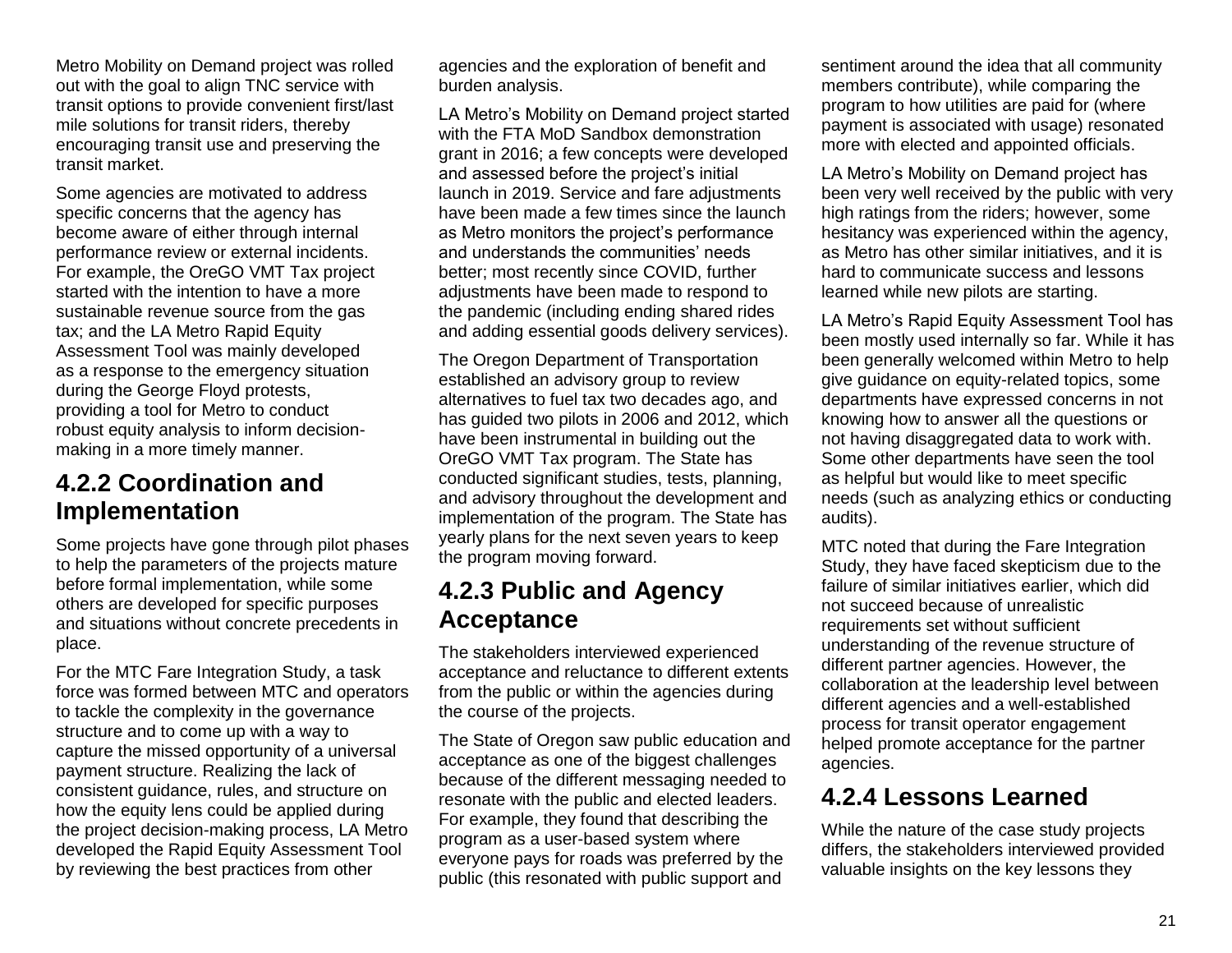learned throughout the planning and implementation phases of each project or program .

#### **Agency -level Collaboration**

For projects that require agency -level collaboration, it is important to get all parties on board before finalizing specific aspects of the project, so that all players can fully understand their roles in the process .

#### **Timely and Effective Communications**

Timely and frequent communication is an important way to keep projects on track; effective communications should happen not just externally with other agencies and stakeholder, but also internally with other departments within the agency, as well as with community groups and potential passengers at large.

#### **Formal Training**

For new initiatives, proper training for internal staff in the early phase of a project will improve efficiency of the team and reduce potential risks related to misusage of new tools. Formal and pre -developed training sessions can not only get staff better prepared during the roll -out, but also will help the project better meet the originals goals and further expand.

#### **Proactivity and Flexibility**

When unexpected situations occur (such as COVID -19), it is important for a project to be able to adjust accordingly and to pivot to changing demand. Designing a project's framework with proactivity and flexibility will allow the project to be more resilient to changes and stay useful when the original goals and settings have changed.

## <span id="page-21-0"></span>**5. CONCLUSION**

The COVID -19 pandemic caused major impacts to public health and welfare and disruptions to people's lives and mobility. The policies, strategies, programs, and projects summarized in this report demonstrate that public agencies within the CMAP region, nationally, and globally have developed flexible and creative solutions to address immediate needs, prepare for potential disruptions in the future, and reimagine their transit systems as regions emerge from the pandemic .

Along with analysis of financial feasibility and needs, ridership forecasting and scenario planning, and real estate trends, the initial lessons from this review of peer agencies and regions will help to inform policy recommendations for CMAP and regional stakeholders as part of this project . Northeastern Illinois today has the opportunity to rethink mobility in a post -COVID era, leveraging these national and global policy insights to address the region's mobility needs. The time to act is now.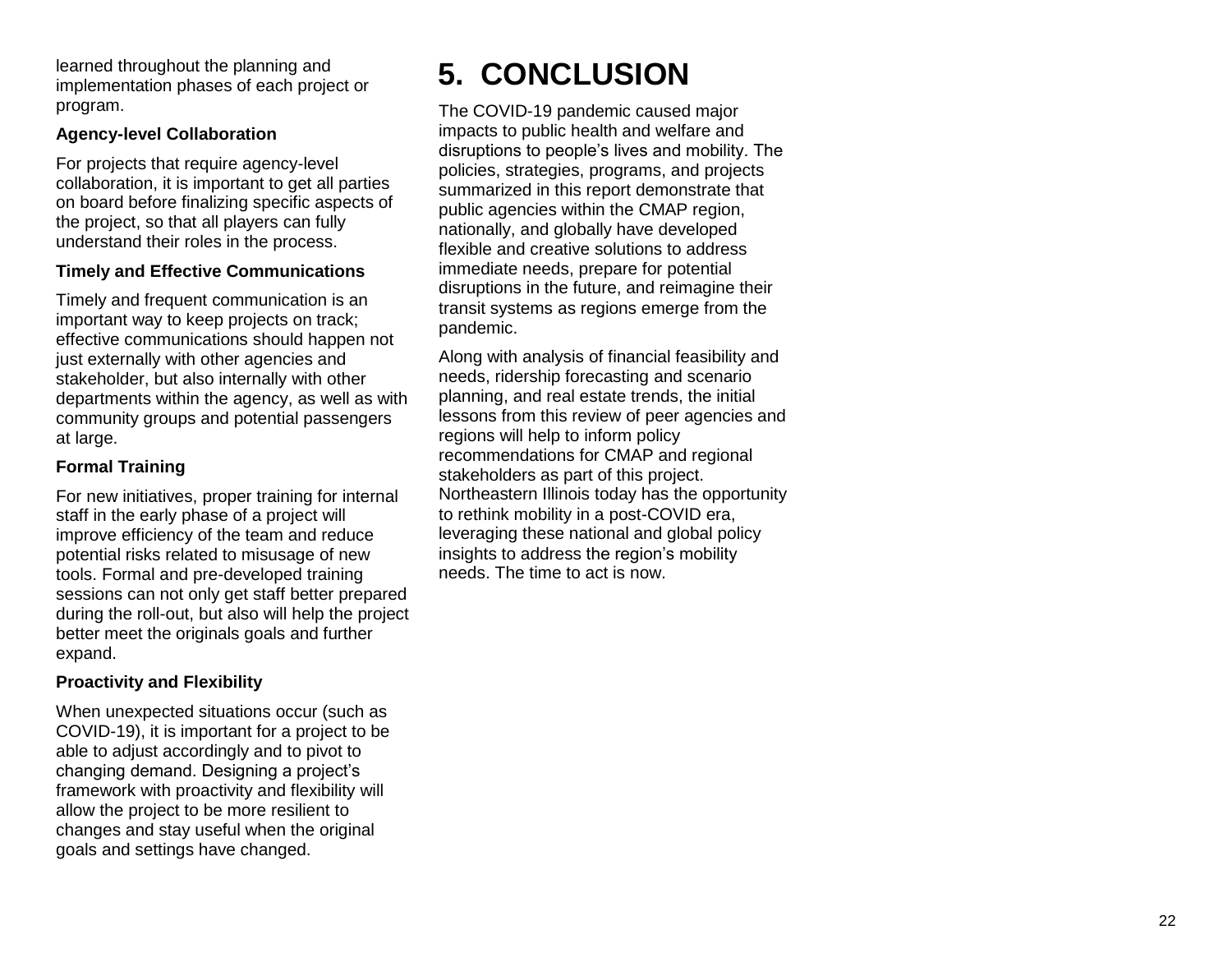#### <span id="page-22-0"></span>**ENDNOTES**

 $\overline{a}$ 

1 "Metropolitan Chicago's Essential Workers Disproportionately Low-Income, People of Color," CMAP, April 24, 2020, https://www.cmap.illinois.gov/updates/all/- /asset\_publisher/UIMfSLnFfMB6/content/metropolitan-chicago-s-essential-workers-disproportionately-low-income-people-of-color.

/asset\_publisher/UIMfSLnFfMB6/content/covid-rethink-curb-space.

4 "CMAP's Cohorts Tool Can Help Communities Apply Equity Lens to Funding Decisions," CMAP, July 24, 2020, https://www.cmap.illinois.gov/updates/all/-

/asset\_publisher/UIMfSLnFfMB6/content/cmap-s-cohorts-tool-can-help-communities-apply-equity-lens-to-funding-decisions.

5 "The Green Book: Central Government Guidance on Appraisal and Evaluation" (HM Treasury, 2020),

https://assets.publishing.service.gov.uk/government/uploads/system/uploads/attachment\_data/file/938046/The\_Green\_Book\_2020.pdf.

6 "STP Shared Fund FFY 2022-2026 Program Application Booklet" (CMAP, January 8, 2021),

<sup>7</sup> Carlton Reid, "Paris To Create 650 Kilometers Of Post-Lockdown Cycleways," Forbes, April 22, 2020, https://www.forbes.com/sites/carltonreid/2020/04/22/paristo-create-650-kilometers-of-pop-up-corona-cycleways-for-post-lockdown-travel/.

8 "Pandemic Presents Opportunity for Communities to Embrace Biking and Walking," CMAP, December 10, 2020, https://www.cmap.illinois.gov/updates/all/- /asset\_publisher/UIMfSLnFfMB6/content/pandemic-presents-opportunity.

9 "MBTA and Cities of Boston, Somerville, Everett, Chelsea to Rapidly Construct 14 Miles of Bus Lanes in Unprecedented Regional Effort to Improve Public Health, Transit Reliability, Multimodal Access in the Wake of COVID-19," MBTA, August 27, 2020, https://www.mbta.com/news/2020-08-27/mbta-and-citiesboston-somerville-everett-chelsea-rapidly-construct-14-miles-bus.

- <sup>10</sup> "Mayor Lightfoot Announces CDOT and CTA Launching Pop-Up Essential Bus Lanes Program," City of Chicago, September 21, 2020, https://www.chicago.gov/content/city/en/depts/mayor/press\_room/press\_releases/2020/september/PopUpEssentialBusLanes.html.
- <sup>11</sup> "AC Transit Is Offering Fare-Free Shuttles to the Oakland-Alameda County Coliseum Mass Vaccination Site," AC Transit, February 12, 2021, https://www.actransit.org/news/AC-Transit-Offering-Free-Shuttles-to-Oakland-Coliseum-Vaccination-Site.
- <sup>12</sup> Stephen Vance, "Most People in Chicagoland Can Access COVID Vaccination Sites via Transit," Streetsblog Chicago, March 17, 2021,

https://chi.streetsblog.org/2021/03/17/most-people-in-chicagoland-can-access-covid-vaccination-sites-via-transit/.

<sup>13</sup> "Metro to Use Upcoming Low-Ridership Summer to Maximum Effect, Expands Orange, Silver Line Shutdown," WMATA, April 23, 2020, https://www.wmata.com/about/news/Orange-Silver-Summer-2020.cfm.

<sup>14</sup> "Metra Launches 2020 Construction Program," Mass Transit, April 1, 2020, https://www.masstransitmag.com/rail/infrastructure/press-release/21132239/metrametra-launches-2020-construction-program.

<sup>15</sup> "Project Connect: Anti-Displacement Funding Update" (Austin City Council Housing and Planning Committee, March 11, 2021), https://www.austintexas.gov/edims/document.cfm?id=356215.

<sup>16</sup> "Equitable Transit-Oriented Development," City of Chicago, accessed September 1, 2021, https://www.chicago.gov/content/city/en/sites/equitable-transitoriented-development/home.html.

<sup>17</sup> "Equitable Transit-Oriented Development: Citizen Oversight Panel" (Sound Transit, February 6, 2020),

https://www.soundtransit.org/sites/default/files/documents/citizen-oversight-panel-presentation-equitable-tod-20200206.pdf.

<sup>18</sup> Steve Hymon, "Metro's Mobility-on-Demand Service Now Running Point-to-Point Trips within Service Zones," *The Source* (blog), March 25, 2020,

https://thesource.metro.net/2020/03/25/metros-mobility-on-demand-service-now-running-point-to-point-trips-within-service-zones/.

<sup>19</sup> "Pace On Demand," Pace Suburban Bus, 2021, https://www.pacebus.com/ondemand.

<sup>20</sup> Mary Wisniewski, "Via Ride-Share Temporarily Shuts down in Chicago," *Chicago Tribune*, May 8, 2020, https://www.chicagotribune.com/coronavirus/ctcoronavirus-chicago-via-ride-share-service-20200508-y4ri3xapxrczxgrphk53r77p74-story.html.

<sup>21</sup> "Go Nightly Service," Miami-Dade County, 2021, https://www.miamidade.gov/global/transportation/nightly-bus-service.page.

<sup>22</sup> "How It Works," Connect2Work: Get anywhere in Bedford Park, accessed September 1, 2021, https://connect2work.us/how-it-works.

<sup>2</sup> "COVID-19 Offers Opportunity to Rethink Curb Space," CMAP, October 29, 2020, https://www.cmap.illinois.gov/updates/all/-

<sup>3</sup> "Rapid Equity Assessment" (LA Metro, 2020), https://www.apta.com/wp-content/uploads/Rapid\_Equity\_Assessment\_v4.pdf.

https://www.cmap.illinois.gov/documents/10180/1276653/STP+Shared+Fund+Application+Booklet\_FFY2022-26\_Final.pdf/55e0b70d-2ec0-40d4-9af8- 01d688810bb3?t=1610046279639.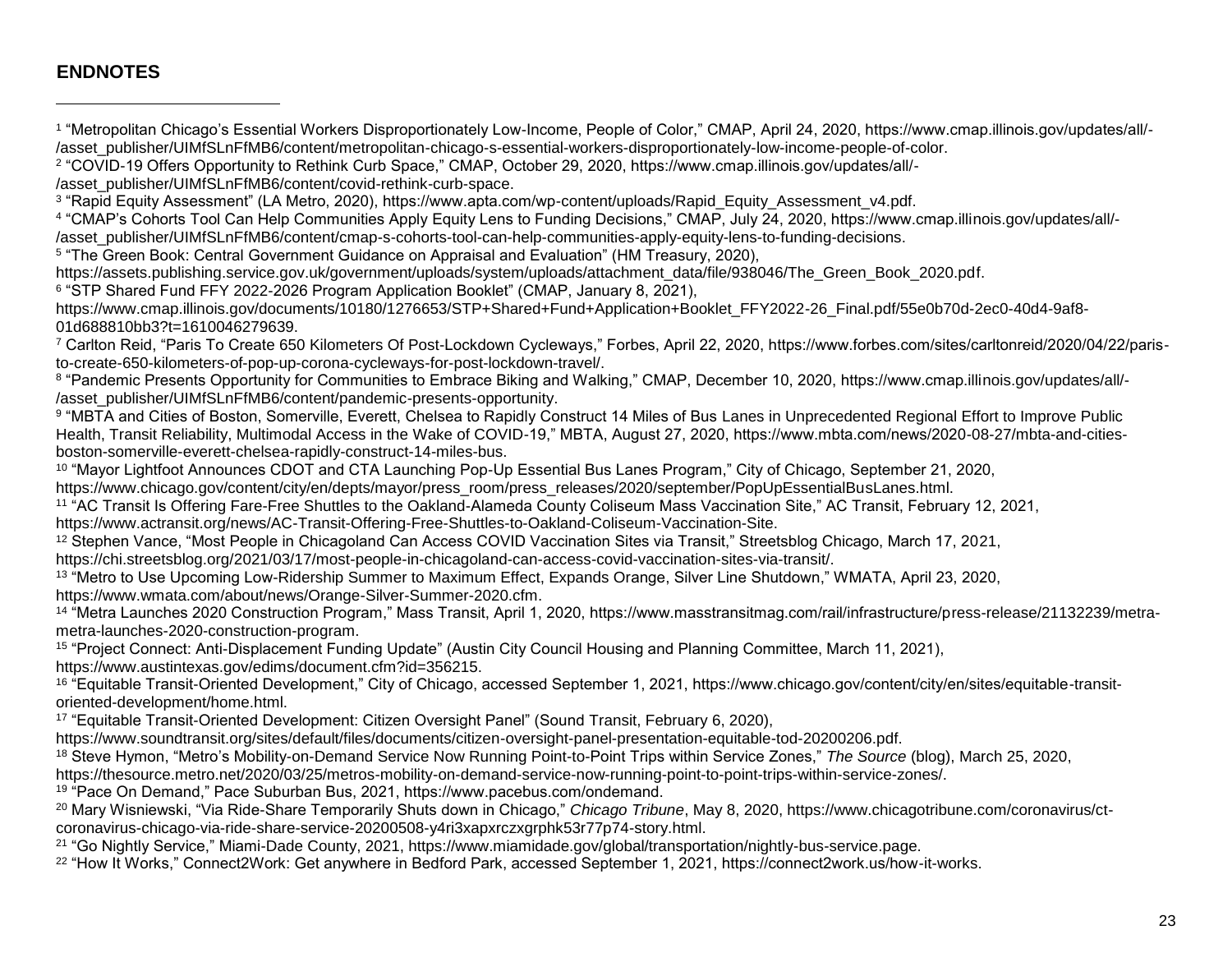<sup>23</sup> Sara Davis, "Curbside Pick-up Zones Coming to Seattle Retail Shops!," *SDOT Blog* (blog), May 14, 2020, https://sdotblog.seattle.gov/2020/05/14/curbside-pickup-zones-coming-to-seattle-retail-shops/.

<sup>24</sup> Lisa Farver, "Parking Changes Coming To Glen Ellyn To Allow For Curbside Pickup," Glen Ellyn, IL Patch, May 14, 2020,

https://patch.com/illinois/glenellyn/parking-changes-coming-glen-ellyn-allow-curbside-pickup.

<sup>25</sup> "Parking Strategies to Support Livable Communities" (CMAP, April 2012), https://www.cmap.illinois.gov/documents/10180/57858/Parking+2012.pdf/c31f6573-37d3-4bec-989b-bcebe3e120ae.

<sup>26</sup> Jonathan Maus, "Portland Has Slashed the Price of the Biketown Bike Share System," *BikePortland.Org* (blog), April 9, 2020,

https://bikeportland.org/2020/04/09/portland-has-slashed-the-price-of-the-biketown-bike-share-system-313477.

<sup>27</sup> Stacey Meekins et al., "Shifting Gears: Divvy Bikeshare + Ride-Hailing in Chicago during COVID-19," Sam Schwartz, June 16, 2020,

https://www.samschwartz.com/staff-reflections/2020/6/16/shifting-gears-divvy-bikeshare-ride-hailing-in-chicago-during-covid-19.

<sup>28</sup> ABC7 Chicago Digital Team, "Coronavirus Chicago: CDOT, Divvy Offering Free Rides for Health Care Workers amid COVID-19 Pandemic," ABC7 Chicago, April 14, 2020, https://abc7chicago.com/6102089/.

<sup>29</sup> Mae Hanzlik, "Covid and the Curb" (Transportation for America, January 2021), https://t4america.org/wp-

content/uploads/2021/01/COVID\_and\_the\_Curb\_final.pdf.

<sup>30</sup> "COVID-19 Offers Opportunity to Rethink Curb Space."

<sup>31</sup> "Oakland Slow Streets," City of Oakland, accessed September 1, 2021, https://www.oaklandca.gov/projects/oakland-slow-streets.

32 "Mobility During COVID-19," City of Chicago, accessed September 1, 2021, https://www.chicago.gov/content/city/en/depts/cdot/supp\_info/covid-mobility.html. 33 "Slow Streets Program Aims to Provide Safe Corridors for Pedestrians," Village of Oak Park, July 31, 2020, https://www.oak-park.us/news/slow-streets-programaims-provide-safe-corridors-pedestrians.

<sup>34</sup> Stephen Burgen, "Barcelona Launches 10-Year Plan to Reclaim City Streets from Cars," *The Guardian*, November 11, 2020,

https://www.theguardian.com/world/2020/nov/11/barcelona-launches-10-year-plan-to-reclaim-city-streets-from-cars.

<sup>35</sup> "Miami-Dade TPO Telecommute Study: Final Report" (Kittelson & Associates, January 2021), http://www.miamidadetpo.org/library/studies/mdtpo-telecommutestudy-final-report-2021-01.pdf.

<sup>36</sup> "RTA COVID-19 Lapsed Rider Survey" (RTA, March 2021), https://www.rtachicago.org/sites/default/files/2021-04/RTA%20COVID-19%20Lapsed%20Rider%20Survey%20-%20Final%20Report.pdf.

<sup>37</sup> "Ultra Low Emission Zone," Transport for London, accessed September 1, 2021, https://www.tfl.gov.uk/modes/driving/ultra-low-emission-zone.

<sup>38</sup> "Peak hour smoothing: best practices," Île-de-France region, 2020, https://www.iledefrance.fr/lissage-des-heures-de-pointe-les-bonnes-pratiques.

<sup>39</sup> "Shuttle Bug," TMA of Lake-Cook, n.d., https://tmalakecook.org/?page\_id=655.

<sup>40</sup> Daniel I. Dorfman and Yadira Sanchez Olson, "New Reverse-Commute Metra Trains for Lake County Workers to Begin next Week," *Chicago Tribune*, February 27, 2019, Lake Forester edition, https://www.chicagotribune.com/suburbs/lake-forest/ct-lfr-metra-reverse-commute-pilot-program-tl-0307-story.html.

<sup>41</sup> "Lessons Learned From International Experience in Congestion Pricing," FHWA, March 29, 2021,

https://ops.fhwa.dot.gov/publications/fhwahop08047/02summ.htm.

42 Eileen Yu, "Singapore Readies Satellite Road Toll System for 2021 Rollout," ZDNet, accessed December 14, 2021, https://www.zdnet.com/article/singaporereadies-satellite-road-toll-system-for-2021-rollout/.

<sup>43</sup> "Toll Rates," Illinois Tollway, accessed September 1, 2021, https://www.illinoistollway.com/toll-rates.

<sup>44</sup> "ERP Charges to Be Suspended at All Gantries alongside COVID-19 Workplace Closures," Channel News Asia, April 4, 2020,

https://www.channelnewsasia.com/singapore/erp-suspended-all-gantries-covid-19-workplace-closures-761886.

<sup>45</sup> "Why It Matters," OReGO, accessed September 1, 2021, https://www.myorego.org/why-it-matters/.

<sup>46</sup> "Denver Deploys Electric Car Share in Under-Resourced Communities," City and County of Denver, February 10, 2021,

https://denvergov.org/Government/COVID-19-Information/Public-Health-Orders-Response/News-Updates/2021/Electric-Car-Share.

<sup>47</sup> "Zero-Emission Bus Rollout Plan" (LADOT Transit, October 2020), https://ww2.arb.ca.gov/sites/default/files/2020-12/LADOT\_ROP\_Reso\_ADA12172020.pdf.

<sup>48</sup> "CTA Unveils New Electric Buses as Part of City's Green Initiatives," CTA, April 2, 2021, https://www.transitchicago.com/cta-unveils-new-electric-buses-as-partof-citys-green-initiatives-/.

<sup>49</sup> "CTA Electric Buses," CTA, accessed September 1, 2021, https://www.transitchicago.com/electricbus/.

50 "Electric Bus & Fleet Transition Planning" (Pace Suburban Bus, June 2021), https://www.pacebus.com/sites/default/files/2021-06/a-1\_electric\_bus\_fleet transition planning.pdf.